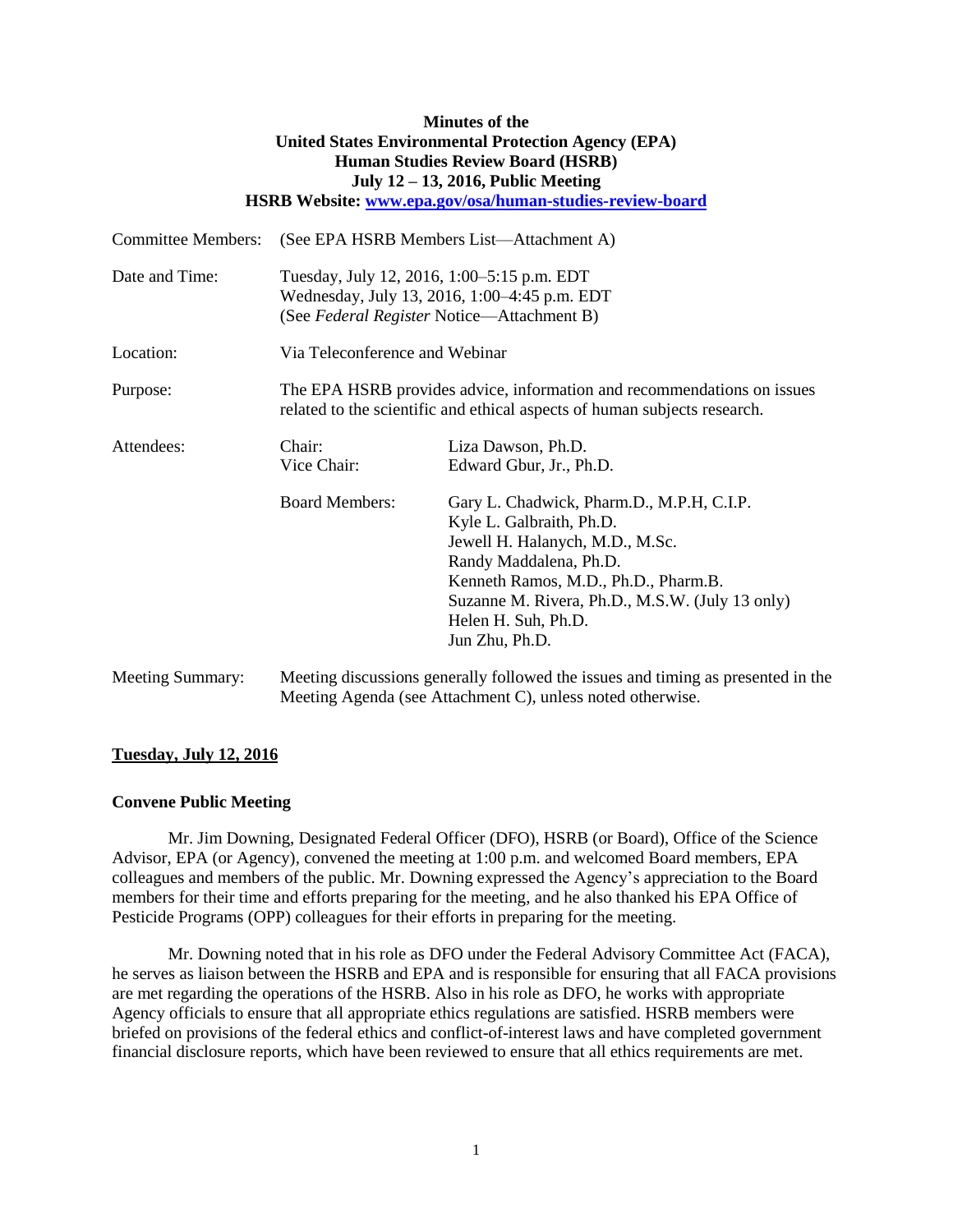Mr. Downing informed Board members that two interesting topics would be discussed during the meeting. Supporting documents for the meeting are available on the HSRB website.<sup>1</sup> He noted that agenda times are approximate and that adequate time will be allowed for Agency presentations, public comments and the Board's deliberations.

Following EPA presentations, time has been allocated for the Board to ask clarifying questions. Time also has been allocated for public comment. Mr. Downing noted that no individuals had provided comments in advance of the meeting, and he had received no requests to provide public comments during the meeting. The Chair will call for public comments during the public comment period. Such comments should be limited to 5 minutes.

In accordance with FACA requirements, meeting minutes, including a description of the matters discussed and conclusions reached by the Board, will be prepared and must be certified by the meeting Chair within 90 calendar days. The approved minutes will be available on the HSRB website. The HSRB also will prepare a final report in response to the charge questions posed by the Agency, which will include the Board's review and analysis of materials presented and the Board's advice and recommendations to the Agency. The final report will be available on the HSRB website.

### **Virtual Meeting Operations**

Mr. Downing and Dr. Liza Dawson, HSRB Chair, reviewed guidelines for virtual participation in the meeting. Mr. Downing indicated that the chat feature of Adobe Connect would not be used, the handraising feature should be used by Board members to request to speak, and the approval/disapproval feature should be used by Board members for voting. Dr. Dawson reminded participants that their telephone lines should be muted when they are not speaking. When speaking, participants should identify themselves for accurate recordkeeping in the meeting minutes.

## **Introduction of Board Members**

Mr. Downing conducted a roll call of the Board members. Dr. Dawson then welcomed the Board members and asked them to introduce themselves, providing their names, affiliations and areas of expertise. The Board members, including Dr. Edward Gbur, Jr., HSRB Vice-Chair, completed their introductions.

### **Opening Remarks**

l

On behalf of EPA, Dr. Toby Schonfeld, EPA Human Subjects Research Review Official, welcomed the participants. She anticipated a productive 2-day meeting discussing two important topics. Dr. Schonfeld expressed her appreciation for the work of the Board members and OPP representatives in preparing for the meeting.

# **Brief Update on Research Discussed at Last HSRB Meeting**

Ms. Maureen Lydon, OPP, updated the Board members on the two topics discussed during its January 2016 meeting. In January, OPP and the HSRB discussed the Davis et al research article on

<sup>&</sup>lt;sup>1</sup> The HSRB website is available at [www.epa.gov/osa/human-studies-review-board.](http://www.epa.gov/osa/human-studies-review-board)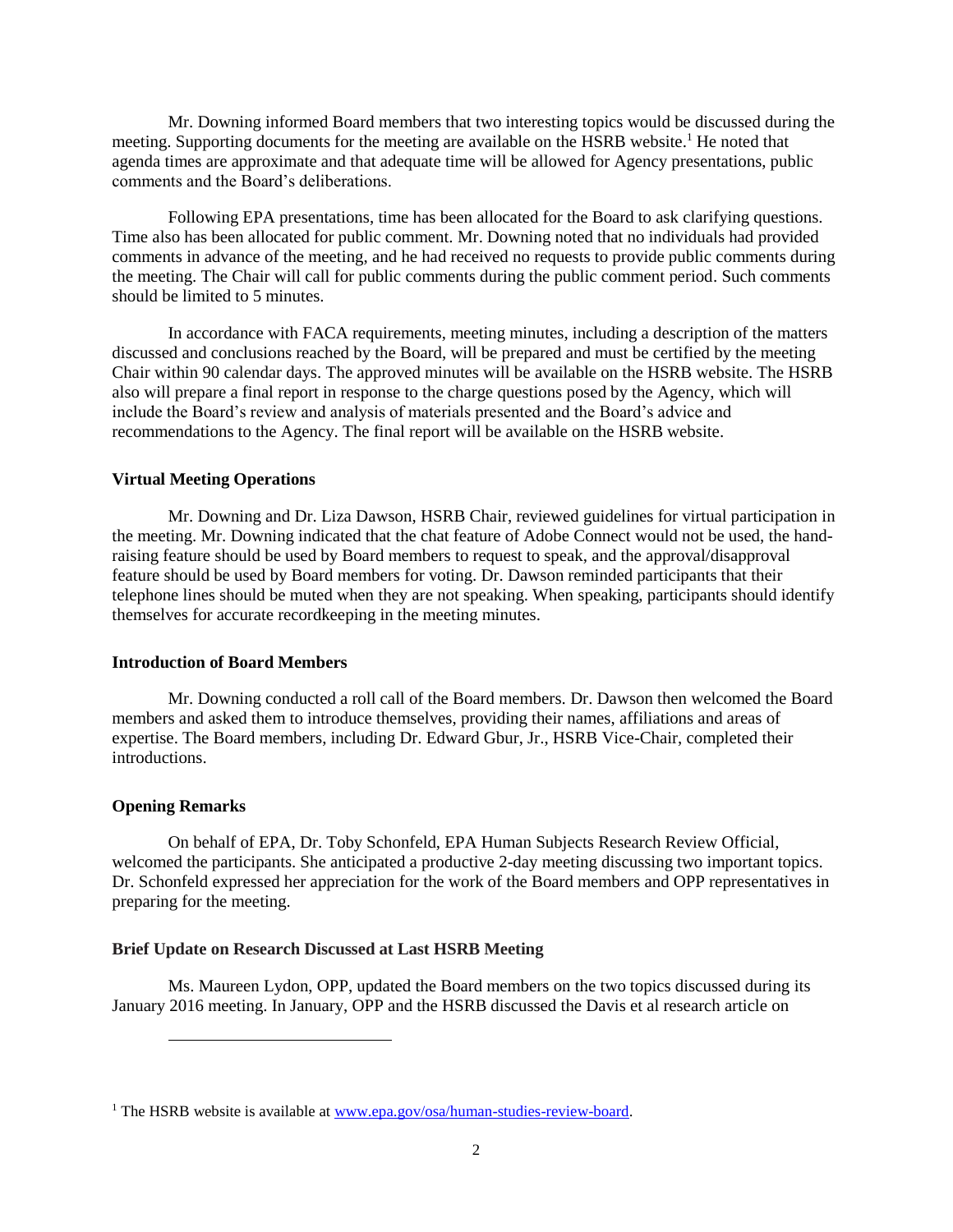tetrachlorvinphos (TCVP) published in 2008. After the last meeting, as required by the federal rule on protecting human subjects, EPA published a notice of intent to take into account the Davis research in EPA's risk assessment and provided the opportunity for public comment. Four comments were received during the comment period which closed May 11, 2016. The Agency considered the HSRB's and public comments on the use of the data and are currently working on the TCVP risk assessment. EPA expects to publish the final TCVP risk assessment by the end of the 2016 calendar year.

Dr. Dawson asked whether the TCVP risk assessment will lead to a consumer advisory or other action by the Agency. Ms. Lydon responded that EPA's current goal is to finalize the risk assessment. After considering the results of the risk assessment, the Agency will determine next steps.

Ms. Lydon stated that also in January 2016, the Board discussed five completed studies for field testing of S.C. Johnson mosquito repellent products to support their use of the EPA repellency awareness graphic. Each study proposed the approximate complete protection time or CPT that would be included on an EPA repellency awareness graphic on each of the five product labels. The graphic communicates the product's duration of repellent efficacy against mosquitoes and/or ticks. In March 2016, OPP's registration division received applications from S.C. Johnson to amend the labels of the five products to include the repellency awareness graphic. As part of this process, OPP reviews the entire proposed label for each product, not just the repellency awareness graphic. The Agency currently is conducting its label reviews, which includes interaction with the registrant.

# **Completed Studies and Monograph Report for Agricultural Handler Exposure During Open Pour Mixing/Loading of Wettable Powders (Agricultural Handlers Exposure Task Force)**

Ms. Lydon provided background on EPA's request for HSRB's review of the above completed studies and monograph report. The scenario monograph report on agricultural handler exposure from open pour mixing/loading of wettable powders summarizes the results of two studies: AHE39, which was initiated prior to the effective date of the rule on protecting human subjects (April 7, 2006), and study AHE80, which was initiated after the effective date of the final rule.

Under 40 CFR Section 26.1604, EPA is required to seek input from the HSRB for human studies covered by EPA's human studies rule that are initiated after April 7, 2006. For human studies initiated prior to that date, EPA is not required to consult with the HSRB unless the study was conducted to identify or measure a toxic effect. Because exposure study AHE39 was initiated prior to the effective date of the human studies rule, Ms. Lydon clarified that at this HSRB meeting, EPA is seeking HSRB feedback only on study AHE80, as required by EPA's human studies rule.

### EPA Science Review Highlights

Mr. Matt Crowley, OPP, provided a science review of the Agricultural Handlers Exposure Task Force's (AHETF or Task Force) pesticide handler exposure study of mixing/loading of pesticide products formulated as wettable powders. The scenario is defined as pouring wettable powder pesticides directly into a spray application equipment tank water or into slurry or premix tank water and then transferring the spray mixture to the application equipment. The overall study objective was to capture the variability of expected dermal and inhalation exposures for workers who are mixing and loading pesticides formulated as wettable powders. The primary quantitative data analysis benchmark related to the accuracy of exposure estimates and the secondary quantitative data analysis benchmark was the ability to distinguish proportionality between dermal exposure and the amount of active ingredient handled (AaiH). These objectives guided study design regarding the number, timing and location of monitoring units.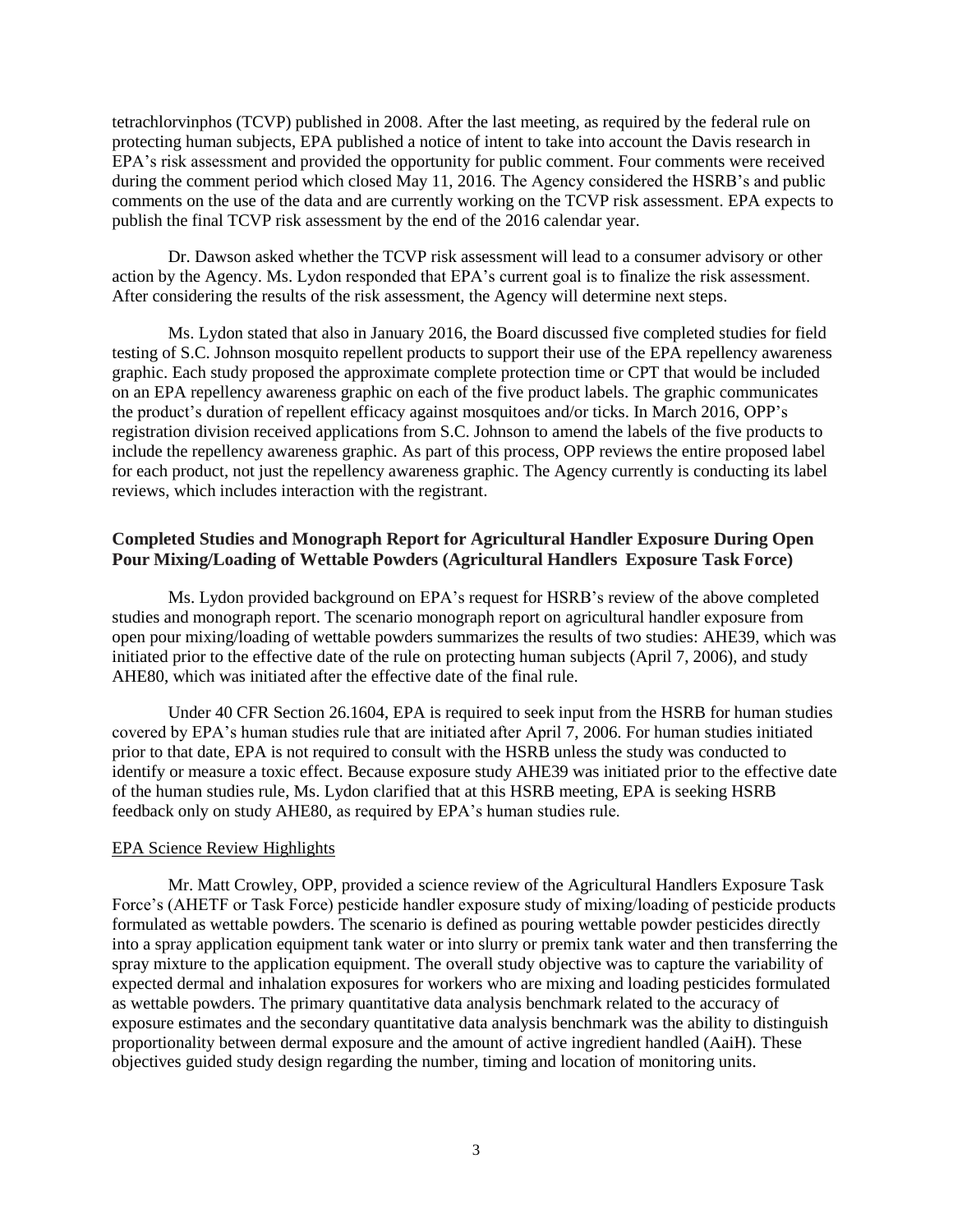The general study design was documented in the 2010 AHETF Governing Document and used a clustered sampling approach to satisfy study objectives while minimizing costs and number of participants. The HSRB approved the protocol for AHE80 in 2011, which proposed a  $5 \times 4$  sampling configuration (i.e., four clusters of five participants each) supplemented by the data from AHE39, which consisted of one cluster of five workers. Such factors as location and employer were to be diversified to obtain the desired exposure variability, with randomness incorporated into the recruitment process to mitigate potential selection bias. Dermal (i.e., hands, head and body) and inhalation exposure were to be monitored using hand washes, face/neck wipes, whole-body dosimeters in six parts, and a glass fiber filter attached to an air pump. Mr. Crowley presented data on the limits of detection (LODs) and limits of quantitation (LOQs) of the AHE80 exposure monitoring methods, measured in µg sulfur per sample (AHE39 monitored exposure to diazinon, a nonsulfur pesticide). The few monitoring results that registered below the LODs or LOQs were samples from the glass fiber filter back sections, which measure breakthrough, and approximately one-third of the hand wash samples.

Mr. Crowley discussed protocol amendments and deviations. The AHE80 protocol was amended to aid in finding study participants and adjust levels of positive controls to match observed monitoring results. EPA found these amendments to be reasonable. AHE80 protocol deviations included field fortification samples conducted at levels different than protocol; failure of one worker to wear labelrequired eye protection during first tank load; failure to collect hand wash samples at some smoking breaks; and failure to wash hands after contacting product without gloves, which will be discussed further in EPA's ethics review of AHE80. Mr. Crowley stated that EPA reviewers do not believe that the deviations do not significantly undermine or compromise the exposure results.

Quality assurance and quality control practices were adhered to. Quality assurance procedures ensured that the study followed EPA's Good Laboratory Practice Standards, including training research personnel, performing protocol and amendment review, and including signed quality assurance statements in the study report. Negative (i.e., laboratory or field blanks) and positive (i.e., laboratory spikes or field fortifications samples) control samples were collected. Some blanks had detectable results, but no systematic correlation with monitoring results was found, and no corrections were made for blanks. Laboratory recoveries were close to 100 percent, and average field fortification recoveries ranged from 27 to 123 percent. . In some instances, calculation of average field fortification recoveries excluded unusual results. Monitoring results were adjusted to account for field fortification sample recoveries that differed from 100 percent, with a maximum adjustment factor of 1.2. Plotting the coefficient of variation versus the mean for field fortification triplicates reveals that almost all results showed acceptable recovery  $(70-120%)$  and variability (< 25% coefficient of variation).

Mr. Crowley described scenario characteristics. The scenario activity involved filling a tank (or intermediate holding tank or bucket) partially with water, opening the bag or box, measuring the required amount (if necessary), pouring the wettable powders into the tank or an intermediate tank, transferring the mixture to pesticide application equipment if mixed in an intermediate tank, and adding water as necessary to achieve the desired concentration. The sampling locations and dates for AHE80 were expanded geographically and temporally to account for recruitment challenges, resulting in nine clusters using a 90-day threshold or 15 subclusters using a 5-day threshold. Sampling took place in 2006 for AHE39 and from 2011 through 2013 for AHE80. Sampling occurred in Idaho (one subcluster), Michigan (four subclusters), New York (two subclusters), Florida (five subclusters) and California (three subclusters). The workers were all male, which is characteristic of the mixing/loading workforce as a whole, and the workers were variable in age, work experience, weight and employment status. In one instance, a malfunctioning water source prevented a worker in Michigan from mixing the spray. As a result, 24 workers were monitored instead of 25. The study's goal was to monitor multiple types of mixing and loading, but most of the mixing occurred directly in the application tank (16 workers), which was not a protocol deviation because monitoring the three mixing/loading methods equally was not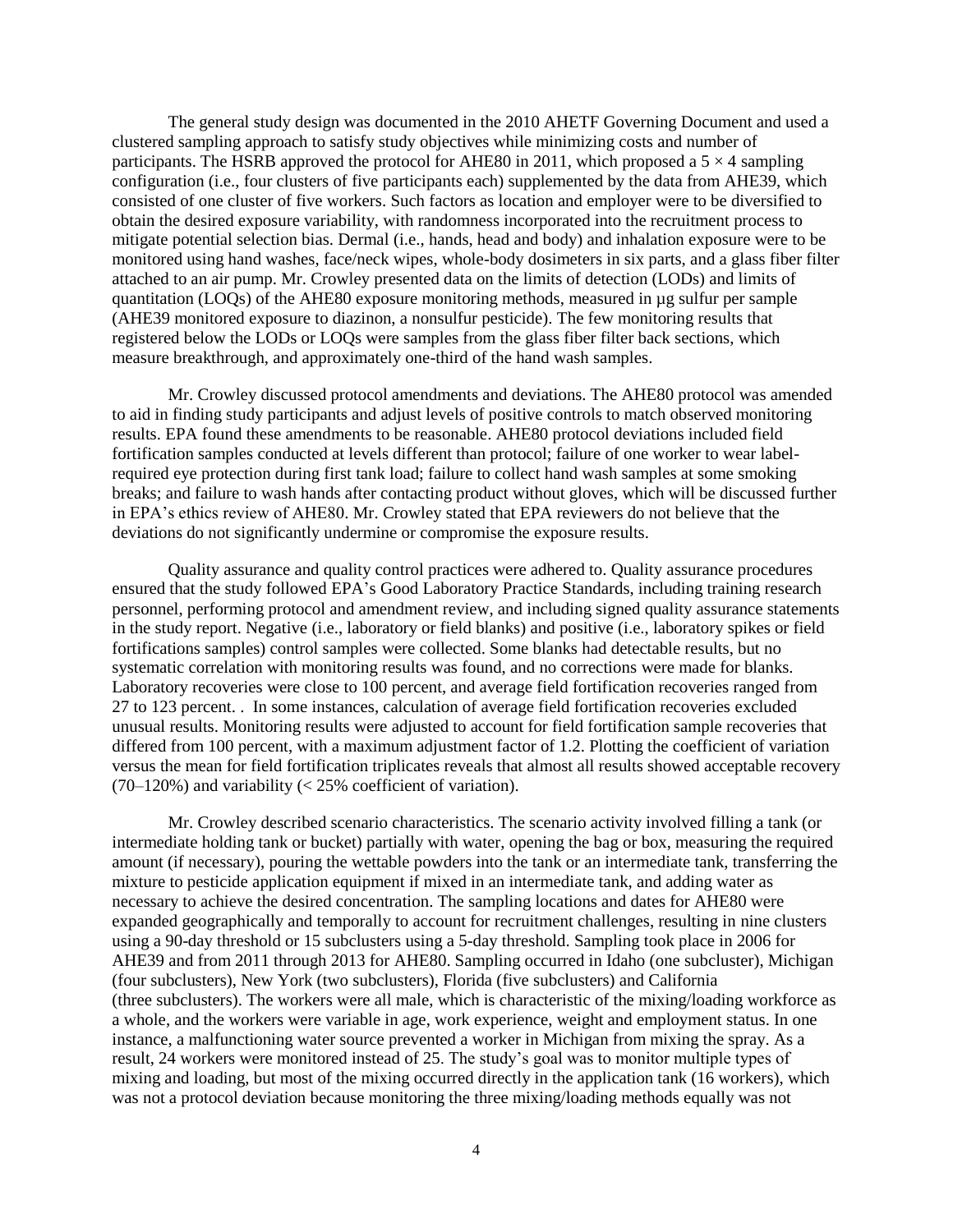specified in the protocol. The other mixing/loading types were premixing in a slurry bucket (five workers), premixing in a holding tank (one worker) and using on-board inductors (two workers). The amount mixed and loaded—as measured by number of tank loads, gallons of solution prepared and time—was diverse, but none of the workers were handling low levels of of AaiH, which was attributed to typical working conditions for the scenario.

Exposure monitoring results were calculated for hand dermal exposure (sum of one to four samples per monitoring unit), head dermal exposure (extrapolated from the sampled area to the whole head), body dermal exposure (sum of six whole-body dosimeter sections), and inhalation exposure (the sum of the front and back filter sections, adjusted by the breathing and pump rate), adjusting for average recovery of the corresponding field fortification matrix and level. Each worker's total dermal and inhalation exposures then were divided by the amount of active ingredient he handled. As discussed at the June 2007 HSRB meeting, dermal exposure is method efficiency-adjusted (MEA) upward by a factor of two when dermal exposure represents 20 to 60 percent of total exposure, an approach contested by the Task Force in a recent submission that EPA is reviewing. For this scenario, however, the dermal exposure results averaged less than 20 percent of the total; therefore, the hand wash and face/neck wipe data do not reflect a twofold MEA adjustment. The results for dermal exposure averaged 48.1 micrograms per pound active ingredient (μg/lb ai) (range =  $0.64-237$  μg/lb ai, 95th percentile [P95] = 129 μg/lb ai). Inhalation exposure monitoring results ranged from 0.031 to 13.5 μg/lb ai (average = 2.36 μg/lb ai, P95 = 9.39 μg/lb ai).

The exposure monitoring results—normalized to the amount of AaiH (i.e., unit exposure)—were analyzed by three methods: empirical estimates (i.e., simple statistics), simple random sample (i.e., a lognormal distribution of data that were assumed to be independent), and mixed model (i.e., a log-normal distribution that incorporates potential correlation of data within clusters). The different assumptions of each approach result in differing amounts of uncertainty. A log-normal distribution of the exposure monitoring results was assumed and, when plotted, the dermal and inhalation unit exposure monitoring results were consistent with a log-normal, rather than a normal distribution. Unit dermal and inhalation exposure data plotted versus cluster number, which describes spatial and temporal proximity, illustrated that the AHETF analysis properly accounted for cluster effects, which are quantified by the intra-class correlation (ICC). EPA agreed with the Task Force that considering the data structure, a log-normal mixed model is most appropriate for statistical analysis. Confidence intervals (CIs) were determined using bootstrap simulations. The geometric standard deviation unit exposures were 3.42 μg/lb ai (95% CI = 2.39–5.16 μg/lb ai) and 6.58 μg/lb ai (95% CI = 3.35–13.37 μg/lb ai) for dermal and inhalation exposure, respectively, with ICCs of 0.00 μg/lb ai for both dermal and inhalation exposure.

The primary study objective, meeting the accuracy benchmark of threefold relative accuracy, was met for dermal exposure, but inhalation exposure showed higher variability. The secondary study objective is used to assess whether the study has sufficient statistical power to distinguish independence from proportionality between dermal exposure and the amount of AaiH, and EPA agrees that meeting this objective is of lessor importance. A regression slope of 1 indicates proportionality, whereas a slope of 0 indicates independence, and a width of 95 percent CI of 1.4 or less is consistent with meeting the study design objective of 80 percent statistical power. The slopes of the unit dermal and inhalation exposure regression analysis were closer to 1 than 0, but the CIs were wide for both the dermal (95% CI width  $=$ 1.5) and inhalation (95% CI width = 1.66) monitoring results, and the confidence interval of the slopes include both 0 and 1 for the dermal exposure route. Mr. Crowley noted that the unit dermal and inhalation exposures for M13, who had the highest AaiH, were very different from the others, and if his results are excluded, the 95th CI range of the dermal exposure route slope excludes 0.

Regarding regulatory exposure assessments, the use of the data assumes compliance with product labels (reflecting the maxim, "the label is the law"). EPA found that the study records demonstrate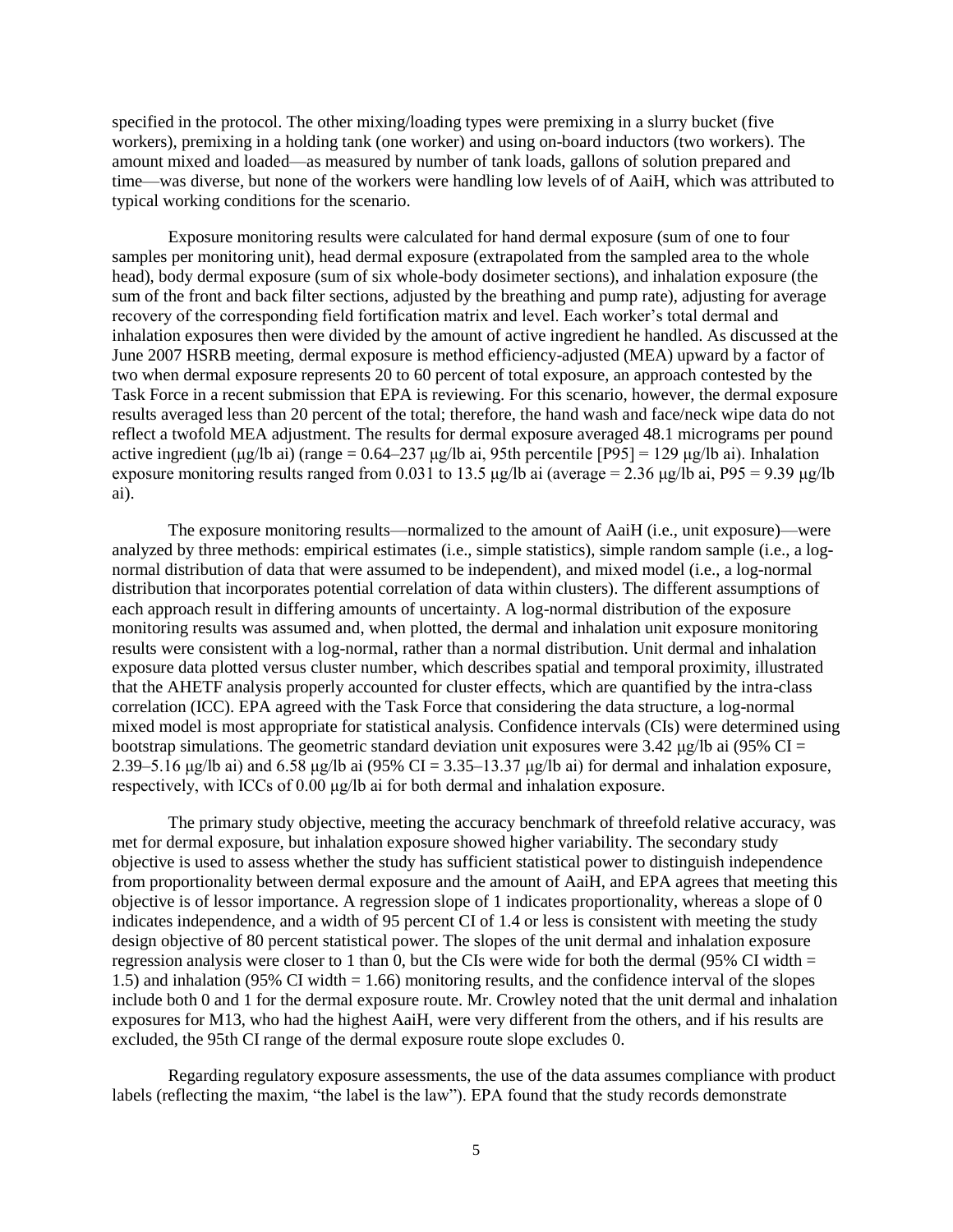compliance with product labels and the variability of expected exposure when wettable powder pesticides are used. The data would be used in the regulatory review process for new and current chemicals to quantify exposure during mixing/loading of pesticides formulated as wettable powders, which would be compared to the relevant chemical-specific toxicity benchmarks.

Mr. Crowley concluded that EPA determined that the study design was acceptable, monitoring methods were representative of the state of the science, the analysis of primary and secondary objectives was acceptable, and the data are recommended for use in regulatory assessment with AaiH normalization.

### Board Questions of Clarification—Science

Dr. Gbur observed that AHE80 emphasized dermal exposure more than inhalation exposure and asked why the two exposure routes had not been considered more equally. Mr. Crowley replied that the main reason was that inhalation exposures generally are lower under the study scenario. Because the dermal route generally is the main source of exposure, the study focused on that route. Dr. Dawson asked whether the protocol prespecified an emphasis on the dermal route. Mr. Crowley responded that the dermal route was emphasized in the Governing Document and in the specific scenario design documents and protocols. Dr. Gbur noted that dermal exposure is easier to observe than inhalation exposure, which affects the throat and lungs. Mr. Crowley concurred, but assured the Board members that inhalation exposure effects will be considered in the risk assessment.

Dr. Randy Maddalena, HSRB member, noted that on slide 37, EPA indicated that the Agency was satisfied that the diversity of conditions had been adequately captured by the study, but in the EPA Science Review, the Agency had commented on study diversity limitations, including that the study considered a limited number of mixing types, and the range of active ingredient amounts handled was not optimal. Mr. Crowley replied that considering recruitment issues, the Agency had concluded that the study had captured the diversity of worker conditions as well as possible.

Dr. Gbur asked whether the "UE" value in the formula on slide 36 would be the 95<sup>th</sup> percentile value from the AHETF dataset. Mr. Crowley responded that most EPA risk assessments use the arithmetic mean, which for AHE80 was determined using the mixed model.

Dr. Gbur asked about corrections to the data for field fortification sample recoveries. Mr. Crowley explained that exposure data had been adjusted up or down according to the results of the corresponding field fortification samples, although 120 percent is the upper bound of such adjustments (i.e., raw exposure results are divided by a maximum factor of 1.2).

### EPA Ethics Review Highlights

Ms. Lydon presented highlights from EPA's ethics review of study AHE80. The HSRB reviewed the draft AHE80 protocol at the January 26, 2011, HSRB meeting. Attachment 4 to EPA's ethics review summarizes the AHETF's actions to address the HSRB's comments.

Ms. Lydon presented examples of the changes made in response to the comments. First, standard operating procedure (SOP) document SOP-11-B.5 was updated so that research staff will not influence, or ask about, the personal protective equipment (PPE) that subjects normally wear in a manner that would influence the worker to wear less PPE than normal. This relates to the eligibility criterion, which states "that subjects must … usually wear the PPE listed on the label of the pesticide products that they will mix and load, and must confirm that they would not normally wear personal protective items not required by the label, on the day of the study." The consent form for AHE80 was revised to state that subjects may refuse treatment unless the medical professional decides that the subject is too ill to make a decision about getting treatment. SOP 11.H.4 on emergency procedures was updated to include the pertinent criteria for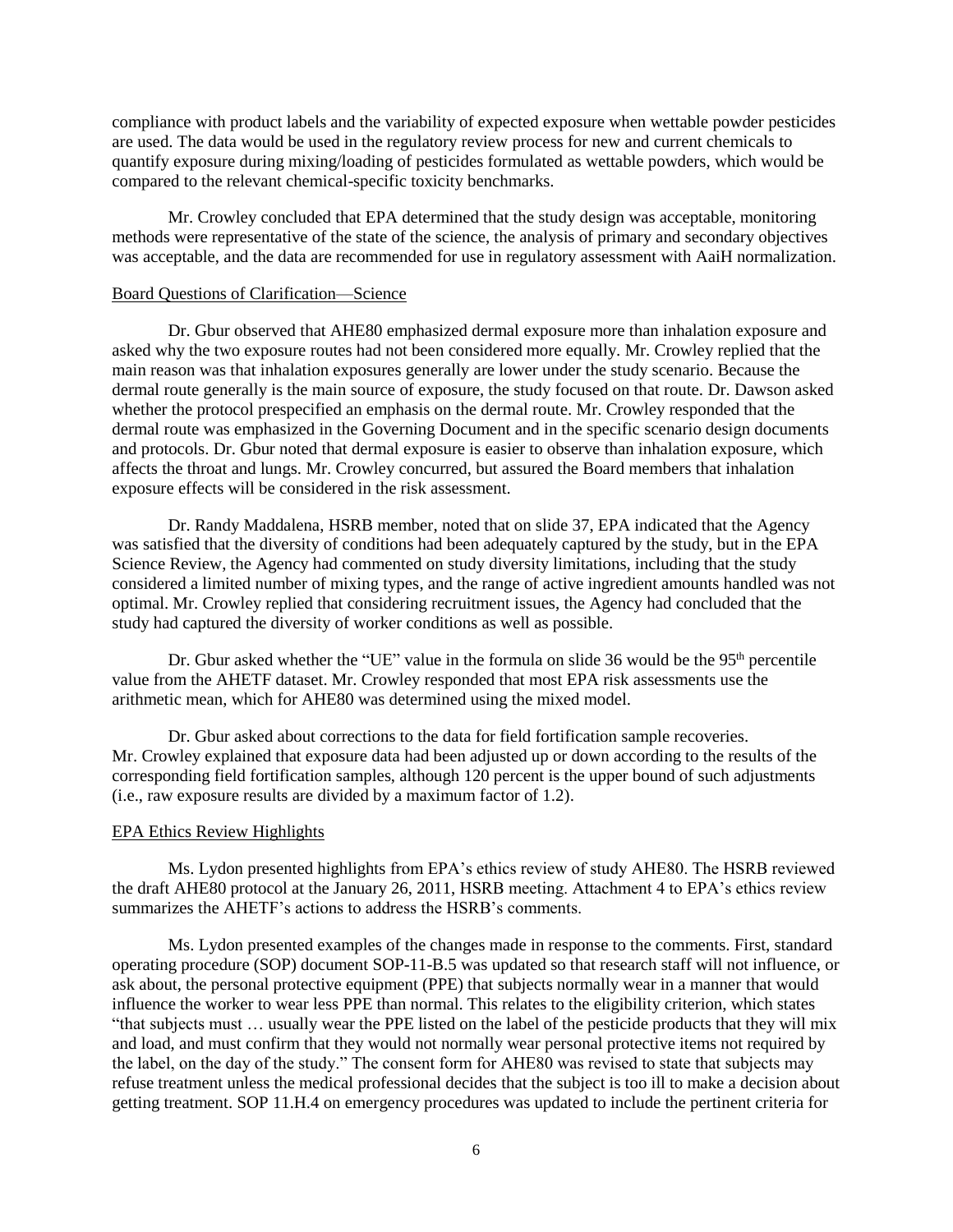making this decision. SOP 11.J was revised to explain how subjects will be presented with individual exposure information. Regarding Spanish translations, the AHETF consulted with bilingual trainers throughout the United States to ensure no difficulties with Spanish translations existed as a result of different dialects. The AHETF undertook a translation review project to ensure that Spanish translations were accurate. The AHETF identified bilingual pesticide safety trainers in different regions of the country. The AHETF sent the bilingual trainers both English and Spanish versions of the consent form, recruitment flyer, California bill of rights (for the California reviewers) and other support documents and asked whether they had any edits regarding the Spanish translations. They also sent a list of agricultural terms in English likely to be used in protocols at the time and asked for their translations of those terms based on the region in which they lived. Six individuals from different regions of the country reviewed the documents and provided feedback, and the AHETF incorporated this feedback. The AHETF hired a Spanish-fluent senior scientist who took into account the results of the translation review project. She translates into Spanish all consent forms and other materials. The AHETF submits her work to the overseeing institutional review board (IRB), which requests that a certified translator review, comment on, and certify the translation with a letter of accuracy. The Spanish translation follows the approved English version. The consent form was clarified regarding timing associated with pregnancy testing and what occurs if the start of the study is delayed. The SOP and support documents now clarify that a worker who identifies himself as a nonreader will select his own witness. In both the consent form and protocol, the risk of exposure to surrogate chemicals was added as a risk associated with participation in the study. The study sponsor clarified the phrase "greater than minimal risk" in the protocol so that it reads, "the likelihood of harm or discomfort is greater than what is encountered in ordinary daily life. In particular, the risk of heat-related illness (resulting from wearing an extra layer of clothing to trap chemical) will be increased due to study participation."

Regarding recruitment, some of the monitoring regions for AHE80 overlapped with study AHE120 on water-soluble packets. Many employers used both wettable powders and water-soluble packets. As a result, Protocol Amendment 4 allowed simultaneous recruitment for AHE80 and AHE120. For efficiency's sake, the Universe, Master and Qualified Recruitment Lists for the two studies were combined. A three-phase process for recruitment was described in great detail in study AHE80. EPA's ethics review includes several pages on recruitment. In summary, Recruitment Phase 1 ultimately resulted in a list of employers qualified to participate in the study. This is the Qualified Employer List referenced in the study. Recruitment Phase 2 resulted in the list of potentially eligible employers, and Phase 3 resulted in the list of eligible employers. The study provides a detailed description of the recruitment process as the study sponsor begins with the number of employers on the Universe List and ultimately arrives at the number of workers participating in the study. For example, the summary of recruitment details for Florida on Page 31 of the study gives the progression beginning with the 12,152 employers on the Universe List and ultimately arriving at five workers identified for participation in the study. After the recruitment, the Study Director scheduled and conducted the informed consent sessions and monitored workers. All growers signed the employer noncoercion statement before recruitment. EPA's ethics review compared the recruitment approach used in AHE80 with the process identified in the protocol and SOPs. EPA found that the AHETF generally followed the recruitment outlined in the protocol and SOPs with amendments approved by the overseeing IRB.

Participating subjects completed the informed consent process and signed consent forms. Consent occurred after recruitment and prior to monitoring. The Study Director met privately with each subject, reviewed the consent form section by section, and asked standard comprehension questions to document each subject's understanding. In Florida, one worker opted to have a Spanish-speaking researcher present during the consent meeting. Subjects received copies of their signed consent forms. Each subject was informed of the pesticide active ingredient and end-use product before signing the informed consent form. Consistent with the consent form and/or protocol, the AHETF reviewed the following information with subjects: how much of the product the subject might handle during the study, the required clothing and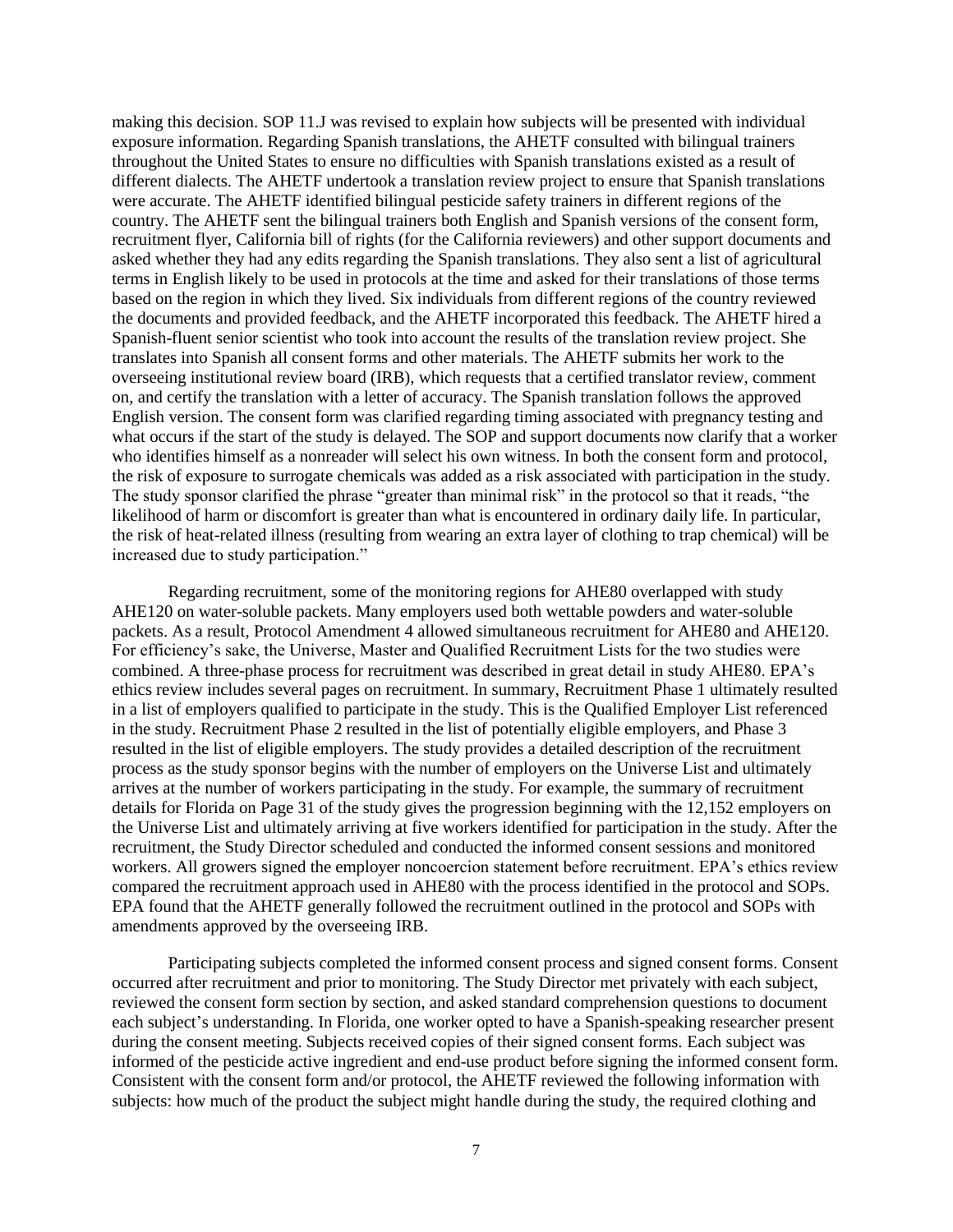PPE, the importance of washing hands before eating or smoking, other safety precautions that should be followed, specific risks associated with the end-use product as discussed on the label, and procedures to be followed before the start of the study and on the day of the study. All participating subjects signed the IRB-approved consent forms, which included the eligibility criteria written in plain English. AHE80 subjects wore required PPE as specified on product labeling and in the protocol, as well as outer clothing prescribed in the protocol. A medical professional was present for the duration of each monitoring event and periodically checked subjects for heat-related illness. Attachment 9 to EPA's ethics review identifies the medical professional assigned to monitor each subject. The subjects received compensation consistent with the protocol and informed consent form. This was \$20 for participating in the consent meeting and \$80 for each day participating in the study.

The 19 monitored workers were males between 18 and 73 years of age. One worker self-reported an age of 71, but the eligibility form, which was based on identification, reported an age of 73. No female subjects volunteered to participate in the study. No changes were made to the recruitment process to exclude female subjects. The Study Director has been conducting mixer/loader and applicator exposure studies in production agriculture since 1982 and has never encountered a female mixer/loader or applicator. The Study Director's field experience is that women are more likely to be encountered in harvesting work and agricultural reentry activities; those activities take place when workers enter fields after the fields have been treated with a pesticide, such as when hand-harvesting crops. Work experience ranged from 1 to 44 years.

Regarding eligibility criteria, one criterion in the SOP reads that the subject must "be trained in safe pesticide handling procedures in accordance with the Worker Protection Standard (WPS) or equivalent Canadian regulations, or be exempt from such training." The WPS criterion appears on the consent form as, "Confirm that you have been trained in pesticide safety or that you are not required to take this training." In EPA's ethics review, EPA asked the study sponsor to update the consent form for remaining studies, beginning in August 2016, so that it reads: "Be trained in safe pesticide handling procedures in accordance with the Worker Protection Standard (WPS), or be a certified applicator of restricted use pesticides or a certified crop advisor." EPA recommends a slight change to this language. The WPS includes three exemptions for not completing WPS training: (1) being a certified applicator of restricted use pesticides; (2) being a certified crop advisor; or (3) owning an agricultural establishment or being an immediate family member of the owner. These three exemptions are why the criterion in the SOP refers to being trained in accordance with the WPS or being exempt. To reflect all three exemptions, EPA wants to further simplify the language proposed for the consent form. EPA recommends the consent form read as follows: "Confirm that you have been trained in how to handle pesticides safely as described in the Worker Protection Standard (WPS) or that you are not required to take this training."

When reviewing the consent form section by section with subjects, when the AHETF discusses this criterion, EPA recommends that the AHETF ask each potential subject at least the following four comprehension questions: (1) Have you completed Worker Protection Standard training for handlers? (2) Do you own an agricultural establishment? Are you a member of the immediate family of the owner? (3) Are you a certified applicator of restricted use pesticides? (4) Are you a certified crop advisor? As described in the WPS, positive responses to questions 2, 3 or 4 exempt the subject from WPS training. EPA also recommends that if the AHETF study does not begin on the same day as the consent process and if the subject is exempt from WPS training, the AHETF should email to the subject a link to WPS training information. The study sponsor should do this only if the subject affirms that he or she is interested in receiving this information. Per the WPS rule, the subject will not be required to look at the training information, but the material will be provided as a reference for participating subjects. This is another way to promote safe handling of pesticides. In summary, the WPS criterion on the consent form currently reads: "Confirm that you have been trained in pesticide safety or that you are not required to take this training." EPA recommends that the study sponsor change this for the remaining studies to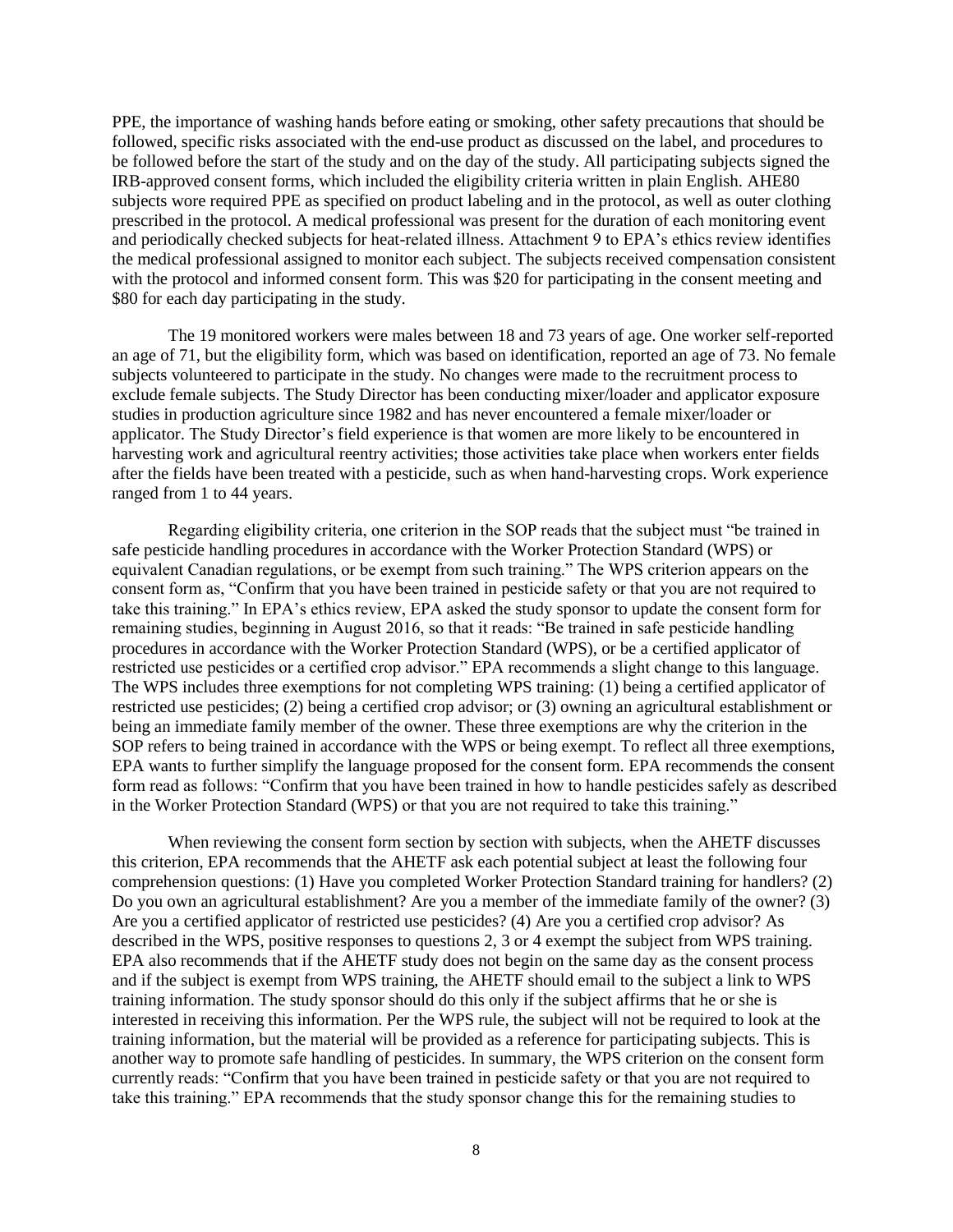specifically reference the WPS, beginning in August 2016. The updated consent form would read: "Confirm that you have been trained in how to handle pesticides safely as described in the Worker Protection Standard (WPS) or that you are not required to take this training." As proposed, the AHETF would ask four comprehension questions on this eligibility criterion and share a link to WPS training with interested exempt workers.

Ms. Lydon discussed those monitoring units—M8, M17 and M1—that resulted in EPA requesting follow-up actions. Regarding Subject M8, Page 54 of the study states, "The subject placed his bare hands into a bag of sulfur to feel the powder and then wiped his hands on the ground." The study sponsor clarified, "The incident occurred so quickly there was no opportunity for intervention … The product label requires protective eyewear and chemical-resistant gloves while mixing/loading but does not anticipate this kind of incident." EPA noted that after M8 placed his bare hands into sulfur and drywashed his hands in the soil on the ground, the Study Director designee and medical professional assigned to observe M8 should have directed him to immediately wash his hands with water, consistent with the product label. The study sponsor should have reported to the IRB that M8 placed his hands in the bag of sulfur, as well as the deviation of M8's not washing his hands consistent with the first aid statements on the label. As a follow-up action to monitoring unit M8, EPA requested that the study sponsor complete the following three actions in July 2016 or before. First, contact the assigned observer for M8 and the Study Director designee and inform them that the AHETF should have asked M8 to wash his hands with water immediately, consistent with the label. The purpose of doing this is to influence future actions and promote adherence to the label. The AHETF also should contact subject M8 and notify him that (1) he should not place his bare hands into bags of sulfur or other pesticide products and (2) if this occurs again, he should wash his hands immediately with water for the timeframe noted on the label. Finally, the AHETF should share this example of actions the research team should have taken with the Study Director, Study Director designees, observers and assigned medical professionals for the remaining studies. The AHETF reported that it already has completed all of these actions as requested.

Regarding Subject M17, Page 12 of the study states that "Subject M17 (5/28/14) did not wear eye protection when loading the first tank load of sulfur. He did wear his goggles for subsequent loads. Effect: No negative impact or adverse effect to the subject was observed. A noncompliance Issue/Deviation Submission was sent to the SAIRB [Schulman Associates IRB] on 6/2/14." The AHETF outlined corrective measures that are appropriate and should apply to the remaining studies. As the study sponsor suggested, the Study Director should remind participating subjects just prior to handling the product to wear all required PPE, remind the observers to be diligent in assuring that all required PPE is used, and double-check each subject before he handles test substances to assure that all required PPE is used.

Regarding monitoring unit M1, the study states the following: "After the first load, there was visible powder on the subject's face and clothes, and the subject complained of eye irritation. A face wash was performed, and the subject rinsed his right eye with his own eyewash kit and went back to work. He indicated that eye irritation and the need to flush his eyes is common when working with sulfur. He did not have any further issues with eye irritation for the rest of the monitoring activity." M1's actions were consistent with label instructions to rinse the eye. The subject wore goggles prior to reporting the eye irritation and continued to do so after the eyewash while mixing and loading. EPA considered whether eye irritation should have been reported to the IRB as an "unanticipated problem." SOP 11.F.2 states that the Study Director is required to report events that are unanticipated (not cited in the protocol) and possibly related to the study test substance or procedures. The protocol discusses the risk of exposure to surrogate chemicals and states that precautionary statements (e.g., related to eye irritation) should be discussed with subjects. As a result, the obligation to report the eye irritation to the IRB was not clear. Although M1 "indicated that eye irritation and the need to flush his eyes is common when working with sulfur," in the interest of full disclosure and out of an abundance of caution, the AHETF should have reported the irritation to the IRB and explained the situation. In hindsight, when reviewing the protocol,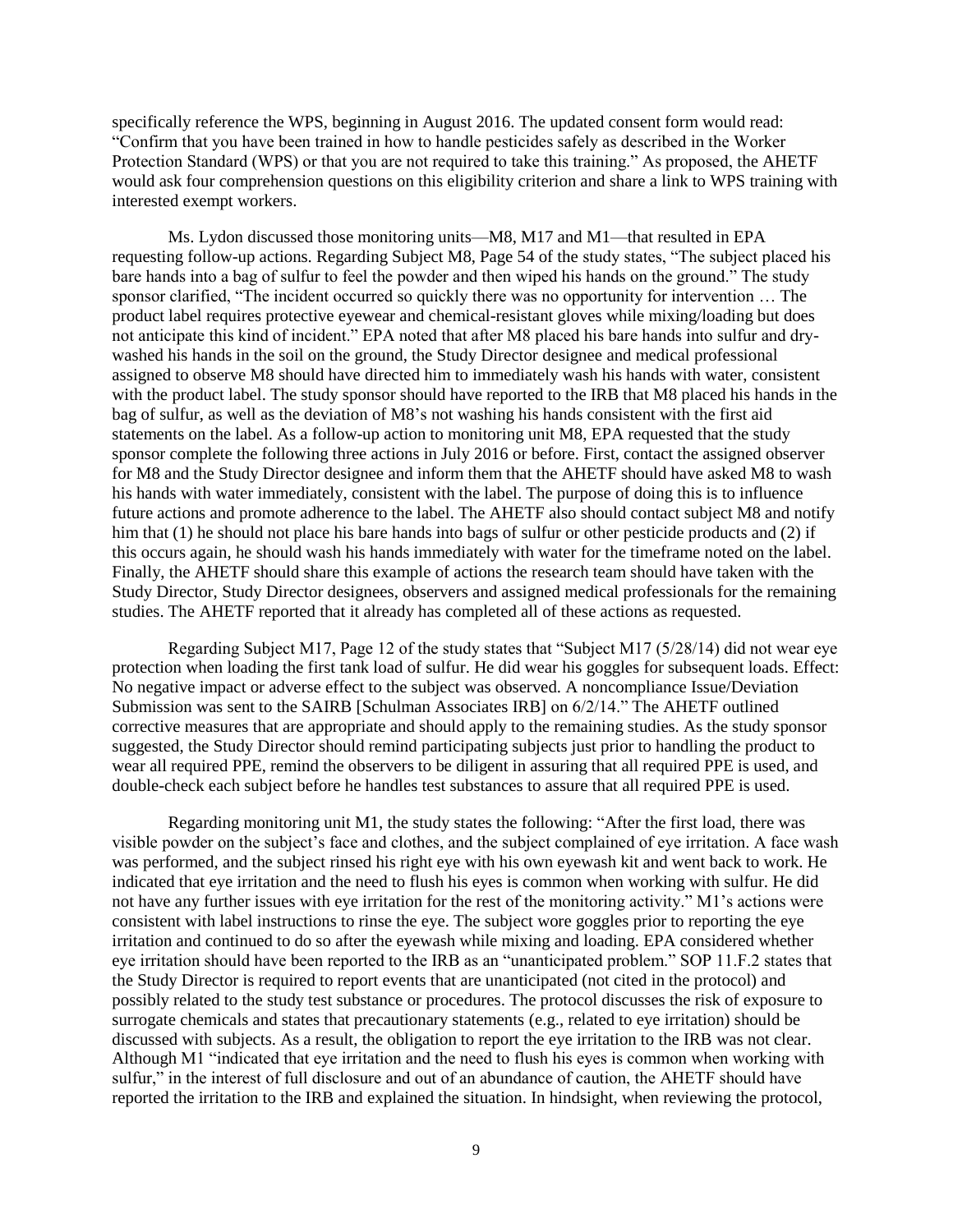EPA could have suggested asking subjects if they had experienced previous adverse reactions or irritations to the surrogate pesticides to be used. Page 43 of the study states that monitoring unit M1 "was given the Study Director's phone number to call if he did experience any further irritation; no calls were received. A follow-up phone call was made by the Study Director two days later; however, the subject could not be reached and did not return the call." EPA should ensure that future protocols state, "If a subject experiences adverse reaction, the Study Director should try to reach the subject at least twice to determine health status as it relates to the adverse reaction."

Regarding personal exposure results for subjects, the consent form asks subjects if they want to receive their personal study results. Results were requested by 17 of 19 subjects in AHE80. The Study Director sent the results to 16 subjects via first class mail. One subject did not provide an address, and the AHETF did not have a telephone number for the subject. Two sets of results were returned as undeliverable. In summary, 14 of the 17 subjects who requested their personal results received them. When reviewing future protocols, EPA should request that the following provisions be included. First, Study Directors should request the phone numbers of subjects who complete the consent process in case the Study Director needs to reach subjects regarding the study or follow-up actions. When personal study results are mailed to subjects and returned as undeliverable, the Study Director should call at least twice to try to reach affected subjects to share personal results via telephone. If the Study Director reaches the subject, he should confirm the address and resend the results if the initial address was incorrect.

Regarding heat index monitoring, Page 57 of the study reports the following information. The heat index was monitored approximately hourly after the ambient temperature reached 70 degrees Fahrenheit during monitoring. The Study Director immediately terminated the monitoring of M6 on obtaining a reading of 107 degrees Fahrenheit before the subject could load the spray rig that was arriving to be filled. The study reports, "During the period 0931–1030, the subject (M6) worked only 7 minutes on one tank load, completed his last mixing/loading at 1001, and was at rest the remaining time." SOP 11.G.5 was followed with one exception. The Study Director is supposed to inform all study observers at the start of the study of the current Heat Index (Apparent Temperature) Category. The observer is supposed to be informed if or when the Heat Index Category subsequently changes. In practice, the observer started weather monitoring at the first opportunity after observing the first mixing/loading or when it felt warm enough to merit it. This is a protocol deviation. EPA asked the AHETF to pay close attention to and follow this aspect of SOP 11.G, as well as the rest of the SOP, in its studies that have not yet been initiated or completed.

Regarding protocol amendments, the protocol was amended six times after it was signed. The study sponsor confirmed that the IRB approved amendments prior to implementation. EPA's ethics review discussed specific components of Amendments 2, 3, and 4, given their potential impact on ethical considerations. As discussed in the ethics review, the amendments did not negatively affect the rights and/or health and safety of subjects. EPA noted that Amendments 1, 2, 3 and 5, which were submitted for IRB review, already had desired "effective dates" on them, although they had not been implemented. For Amendments 4 and 6, the Study Director identified the effective date as the "IRB approval date" on the application. When applying for IRB approval of a protocol amendment, if the study sponsor must include an effective date on the protocol amendment form, EPA recommends and requests that the study sponsor insert "IRB approval date" as the effective date. Unless a research subject faces an immediate hazard, protocol amendments cannot be implemented prior to approval by the IRB. With regard to IRB oversight, the overseeing IRB reviewed and approved the initial protocol and six amendments. Also, four reported deviations were reviewed and acknowledged by the IRB. EPA identified two other nonreported deviations, which were addressed in follow-up actions for the AHETF.

Regarding documentation, the AHETF satisfied the requirements of 40 CFR Section 26.1303.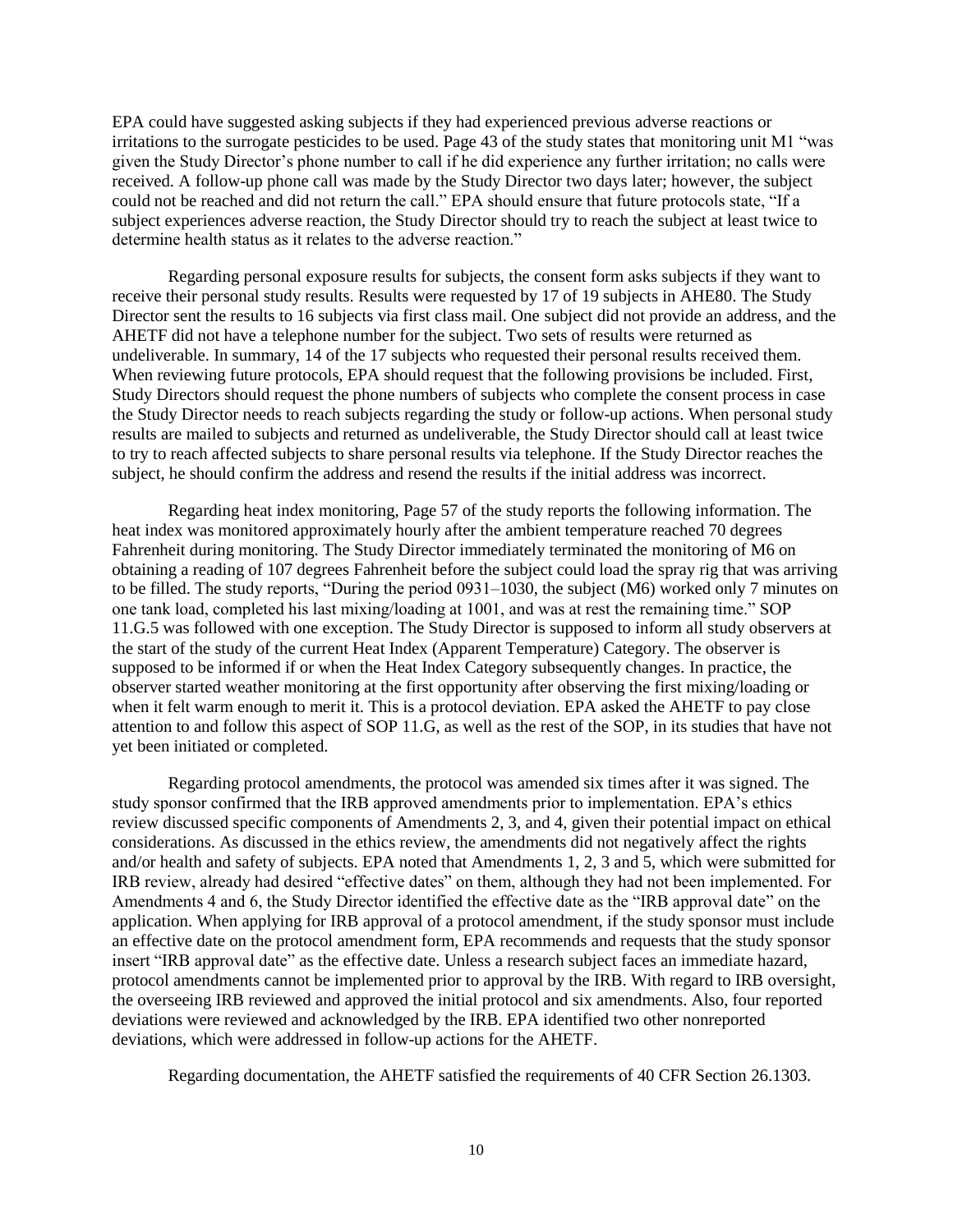In summary, EPA identified the following follow-up actions for the AHETF as a result of study AHE80:

- (1) The AHETF should begin using the following updated inclusion criterion in both protocol and consent forms, beginning in August 2016, for monitoring units not yet initiated in other AHETF studies to which the criterion applies: "Confirm that you have been trained in how to handle pesticides safely as described in the Worker Protection Standard (WPS) or that you are not required to take this training."
- (2) The AHETF also should contact the assigned AHETF observer for monitoring unit M8 and the Study Director designee and inform them that the AHETF should have asked M8 to wash his hands with water immediately, consistent with the label. The purpose is to influence future actions and promote adherence to the label.
- (3) The AHETF should contact subject M8 and notify him that (1) he should not place his bare hands into bags of sulfur or other pesticide products and (2) if this occurs again, he should wash his hands immediately with water for the timeframe specified on the label.
- (4) This example of actions the research team should have taken should be shared with the Study Director, Study Director designees, observers and assigned medical professionals for remaining AHETF studies.
- (5) As the AHETF suggested, Study Directors should continue to remind subjects to wear all required PPE, remind observers to ensure that all required PPE is used, and double-check each subject before he handles test substances to ensure that all PPE is used.
- (6) For the remaining studies, the AHETF should request subjects' phone numbers in case the Study Director needs to reach them.
- (7) The Study Director should pay close attention to and follow the SOP section 11.G, which states the Study Director will inform all study observers at the start of the study of the current Heat Index Category. The observer will be informed if or when the Heat Index Category changes.
- (8) When applying for IRB approval of amendments, the study sponsor should insert "IRB approval date" as the effective date. Unless a subject faces an immediate hazard, the IRB must approve amendments prior to implementation.

EPA also identified the following three follow-up actions that the Agency should implement:

- (1) For future protocols that require that interested subjects receive personal study results, EPA should request that the protocol include the following guidelines: When personal study results are mailed to subjects and returned as undeliverable, the Study Director should call at least twice and try to reach affected subjects to share the personal study results via phone. If the Study Director reaches the subject, the Study Director should confirm the address and resend the results if the initial address was incorrect.
- (2) EPA should ensure that future protocols include the provision that if a subject experiences adverse reaction or irritation, the Study Director should call at least twice to try to reach the subject to determine health status as it relates to the adverse reaction.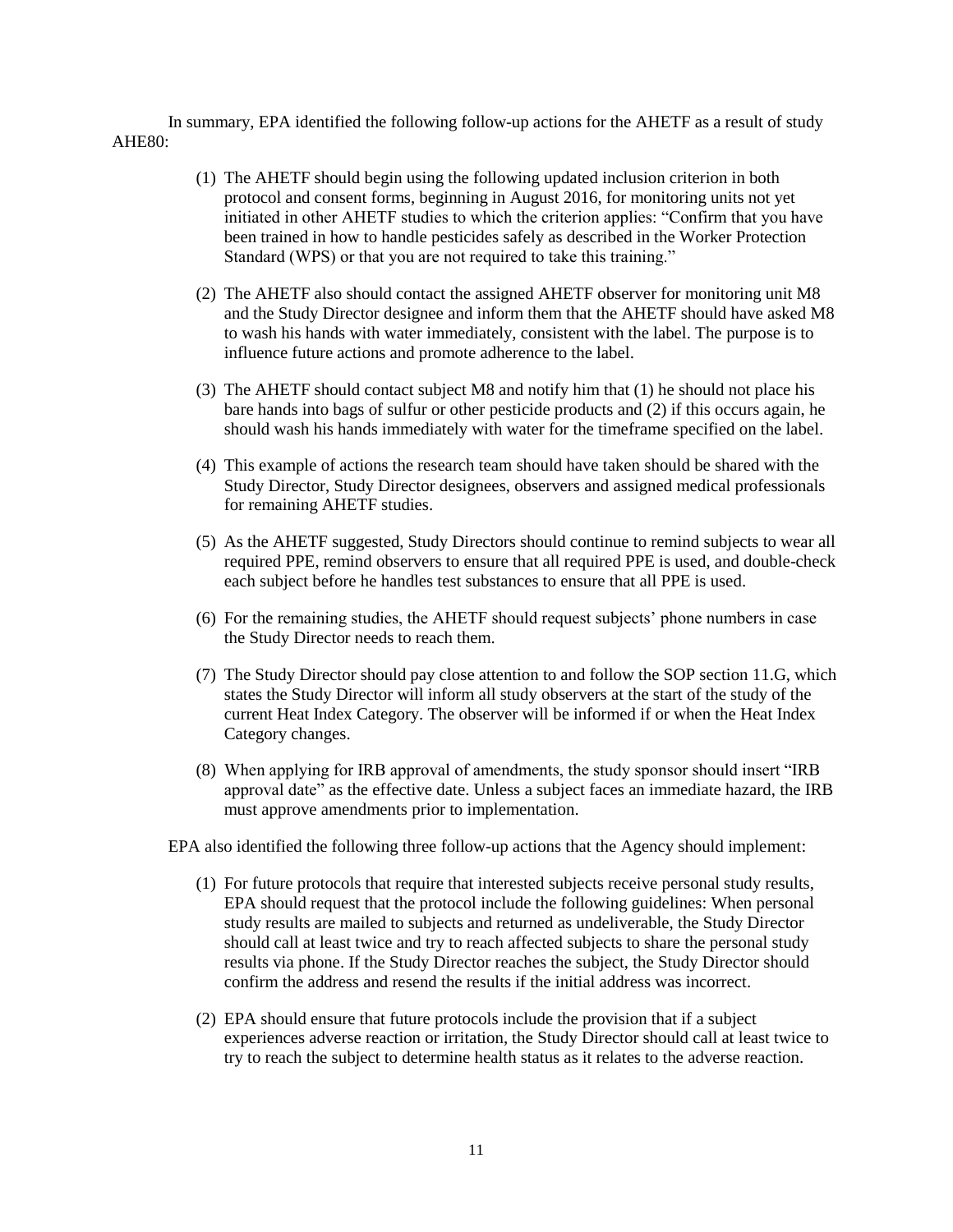(3) EPA should ensure that future protocols include the provision that Study Directors should request the phone numbers of subjects who complete the consent process, in case the Study Director needs to reach subjects regarding the study and/or follow-up actions.

EPA is of the opinion that Study AHE80 met the substantive acceptance standards as identified under 40 CFR Sections 26.1703 and 26.1705, as well as the obligations of the Federal Insecticide, Fungicide, and Rodenticide Act (FIFRA), Section 12(a)(2)(P).

EPA found that all subjects were at least 18 years of age and male. Pregnant or nursing women were excluded as required. The ethical conduct of the research had no significant deficiencies that would prevent EPA reliance on the study. EPA identified follow-up actions for both the study sponsor and the Agency. The protocol was executed as amended, and deviations did not compromise the rights of subjects. Finally, the subjects were fully informed, and their consent was fully voluntary, without coercion or undue influence.

Ms. Lydon concluded that the available information indicates that Study AHE80 was conducted in substantial compliance with Subparts K and L of 40 CFR Part 26.

#### Board Questions of Clarification—Ethics

Dr. Gary Chadwick, HSRB member, responded to two issues raised in the EPA Ethics Review. One person had reported having a previous adverse reaction to the active ingredient handled, which he suggested as a future criterion for study exclusion. Dr. Chadwick also suggested the following wording for the consent form: "not required under Worker Protection Standard regulation." Ms. Lydon replied that EPA would recommend that the study sponsor incorporate the criterion into future consent forms.

Dr. Gbur asked for more information about the certification process by which workers can become exempt from WPS training requirements. Ms. Nancy Fitz, OPP, who is a WPS expert, responded that applicators of restricted use pesticides can be certified by different programs administered by states, tribes and federal agencies that meet EPA standards. Some states require certified applicators to pass a written examination. Such programs might not include practical experience but do include more in-depth training in interpreting product safety labels than is provided by WPS training. Crop advisors generally are certified by programs that are administered by states or agronomy organizations and that are approved by EPA or the state. Such programs include all of the safety information training provided by WPS training, but Ms. Fitz did not know if they include either an exam or field experience.

#### Public Comments

Mr. Downing indicated that no requests had been received by EPA in advance of the meeting to provide public comments. Dr. Dawson asked members of the public participating via teleconference to provide comments. Hearing no response, Dr. Dawson invited Dr. Maddalena to present his scientific review.

#### Board Discussion—Science

Drs. Maddalena and Gbur reviewed the scientific and statistical content of AHE80.

Dr. Maddalena read the two science charges into the record:

 Was the research reported in the Agricultural Handler Exposure Task Force (AHETF) completed monograph report and associated field study report for AHE80 faithful to the design and objectives of the protocol?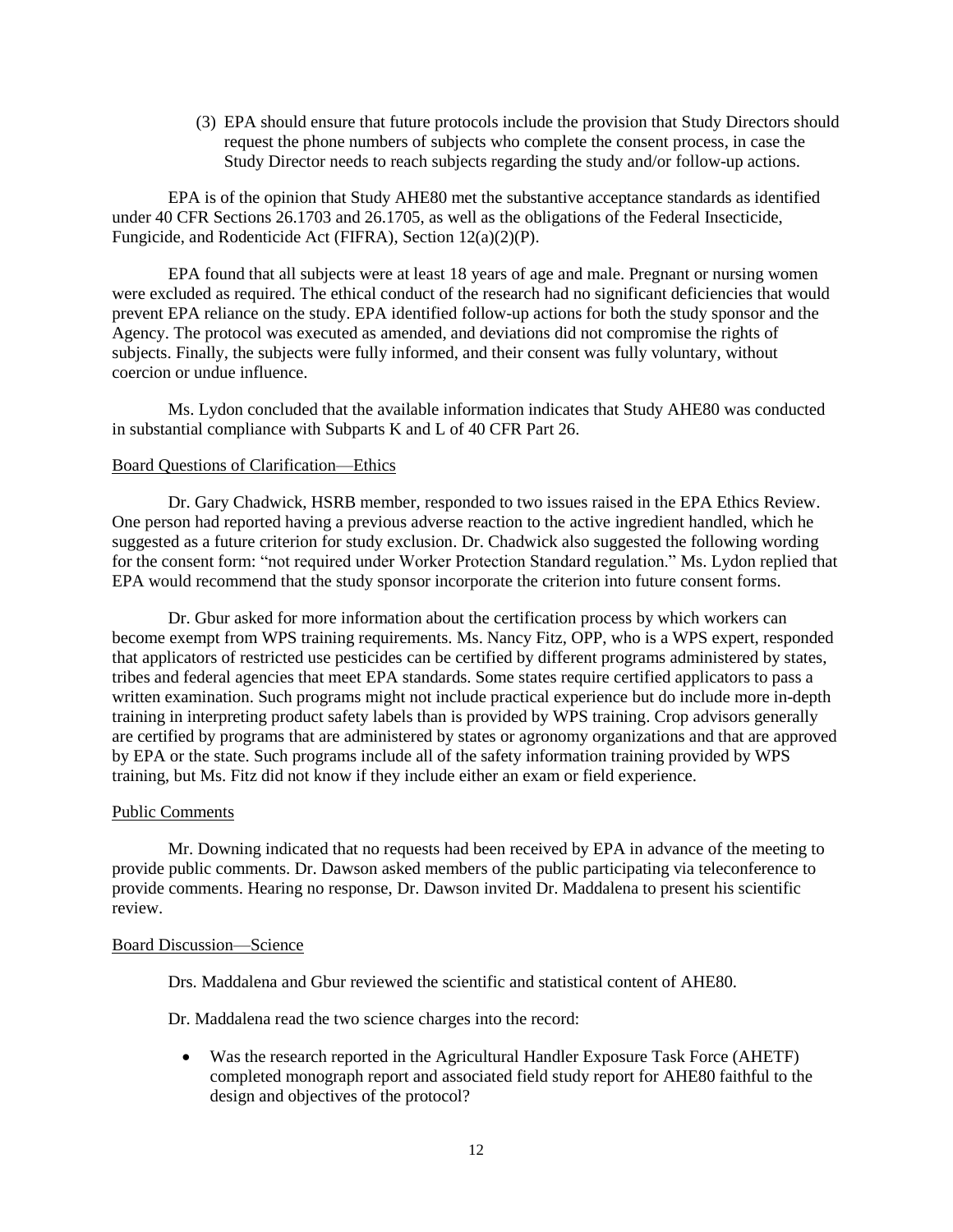Did the research generate scientifically reliable data, useful for assessing the exposure of individuals who mix and load conventional pesticides formulated as wettable powders?

First, Dr. Maddalena offered his observations on the field study report, which he described as a thorough, high-quality account of a difficult project. The report nicely documented all of the challenges encountered by the researchers and the strategies that they used to address those challenges. The methodology of the study was sound and well-validated. He also noted that the exceptional thoroughness of the observation section was especially helpful.

Dr. Maddalena also observed that two of the subjects—10 percent of the 21-subject study cohort—carried out the protocol in noncompliant garments although the subjects had been given the correct, fully protective garments. Dr. Maddalena emphasized that this is not a criticism of the protocol or of the study itself, but the incident does serve as a reminder of compliance problems that are sure to be encountered in real-life situations.

The monograph presented a clear, well-documented description of all aspects of the wettable powder mixing and loading scenario, along with a nicely integrated presentation and analysis of the data. The report also provided a complete rationale for the study, including an account of the inadequacies of the existing database for this scenario.

The report articulated the key assumptions that underlie the study:

- **The independence of active ingredients.** The report asserted that exposure is not determined by the chemical properties of the active ingredient itself, but instead by physical factors. Because it is unlikely that chemical properties of active ingredients are irrelevant at all levels of exposure, Dr. Maddalena recommended that the task force revise the wording of this section.
- **Issue of proportionality.** Exposures are related to the amount of active ingredient handled.

Dr. Maddalena also called the Board's attention to earlier concerns raised by the previous HSRB review; he examined the ways in which the current study may or may not have addressed those concerns.

The HSRB had recommended that monitoring units be added to the study in a way that would populate the tails of the distribution of ingredient handled to provide more statistical power. Although the current study added 20 monitoring units to the original five units, the investigators ultimately were unsuccessful at recruiting monitoring units at the lower end of the range of AaiH. This truncated test range weakened the statistical power of assessments of the relationship between exposure and amount of product handled.

In the original study, the Board questioned whether representative diversity existed in exposures across regions. The current study addressed this issue satisfactorily.

The Board recommended that future studies cover all three mixing subscenarios. The current study still does not provide much diversity in the mixing scenarios.

The Board also raised questions about the relevance of the equipment and processes used in the test scenario to the range of possibilities in the field. The current study also did not manage to test the full extent of what is possible.

The study did address this concern to some extent, however, by including a informal survey of experts in the field; these experts agreed that the scenario was representative of possibilities in the field.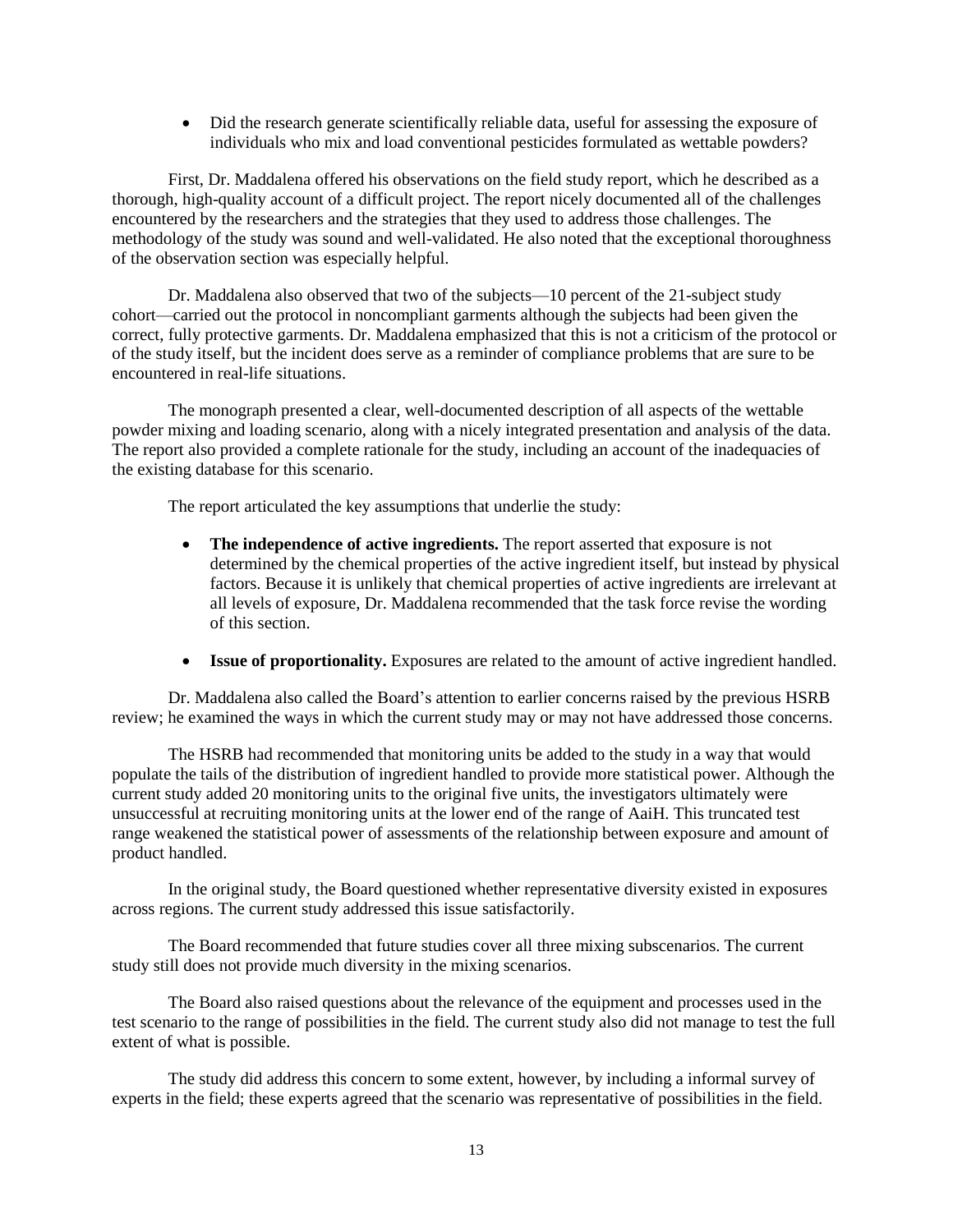In summary, the biggest challenge in the current study was the inability to recruit enough subjects to obtain a truly random sample. Investigators also were unable to test the full diversity of scenarios (equipment, mixing methods, kinds of active ingredients, amount handled) likely to be encountered in the field. Both the monograph and the field report, however, are transparent about these limitations and the strategies used to handle them. EPA is aware of the issues and accepts them as the challenge of performing field work. Although the data do not meet all of the scientific objectives, they are nevertheless scientifically useful; they are significantly better than data currently available in the Pesticide Handlers Exposure Database.

Dr. Gbur provided his review of the statistical aspects of the study.

Although there was some question whether or not the scientific charge referred both to inhalation and dermal exposure, or only to dermal exposure, Dr. Gbur discussed the data for both dermal and inhalation exposure. Echoing Dr. Maddalena's comments, Dr. Gbur complimented the Task Force on the clarity of its data presentation.

A primary objective of the study was to estimate exposure statistics to within threefold accuracy. The statistics for dermal exposure were within threefold accuracy, thus satisfying the objective. Subject 13 was considered an outlier because of the unusually small dermal exposure value for that subject; the results of the data analysis for dermal exposure were similar, however, whether or not Subject 13 was included in the analysis.

In contrast to the data on dermal exposure, the inhalation exposure of Subject 13 was not an outlier, but well within the other subjects' range. Although the EPA review did not consider threefold accuracy a primary objective for inhalation exposure statistics in this study, the fact that the inhalation exposure statistics were not, in fact, within threefold accuracy is nevertheless a cause for concern.

A secondary objective of the study was to probe the relationship between exposure and amount of material handled, specifically to test whether these data showed complete proportionality (slope of 1) or complete independence (slope of 0).

When Subject 13 was included in proportionality analyses of dermal exposure relationships to amount of material handled, the statistics could not distinguish between proportionality and independence. Exclusion of Subject 13 did result in proportionality, but the power requirement of 80 percent still was not satisfied. Proportionality analyses of inhalation exposure also did not meet the 80 percent power requirement.

Dr. Dawson asked whether inhalation exposure data might be more subject to variability because, in addition to the amount of material handled, variable methods for handling the material can affect exposure. In contrast, dermal exposure is more likely to be predictably proportional to the number of bags that are handled.

Dr. Maddalena agreed, noting that even where overall handling methods are similar, occasional "powder puff" events cause bursts of inhalation exposure. With dermal exposure, all subjects tend to receive similar doses of material on the outer layer of their garments. He also emphasized that these considerations apply explicitly to exposures arising from mixing the material, not to the kinds of exposures encountered in other contexts.

Dr. Dawson noted that the analytic difficulties posed by the variability of inhalation exposure values might provide an additional rationale for a greater focus on dermal exposure. Dr. Maddalena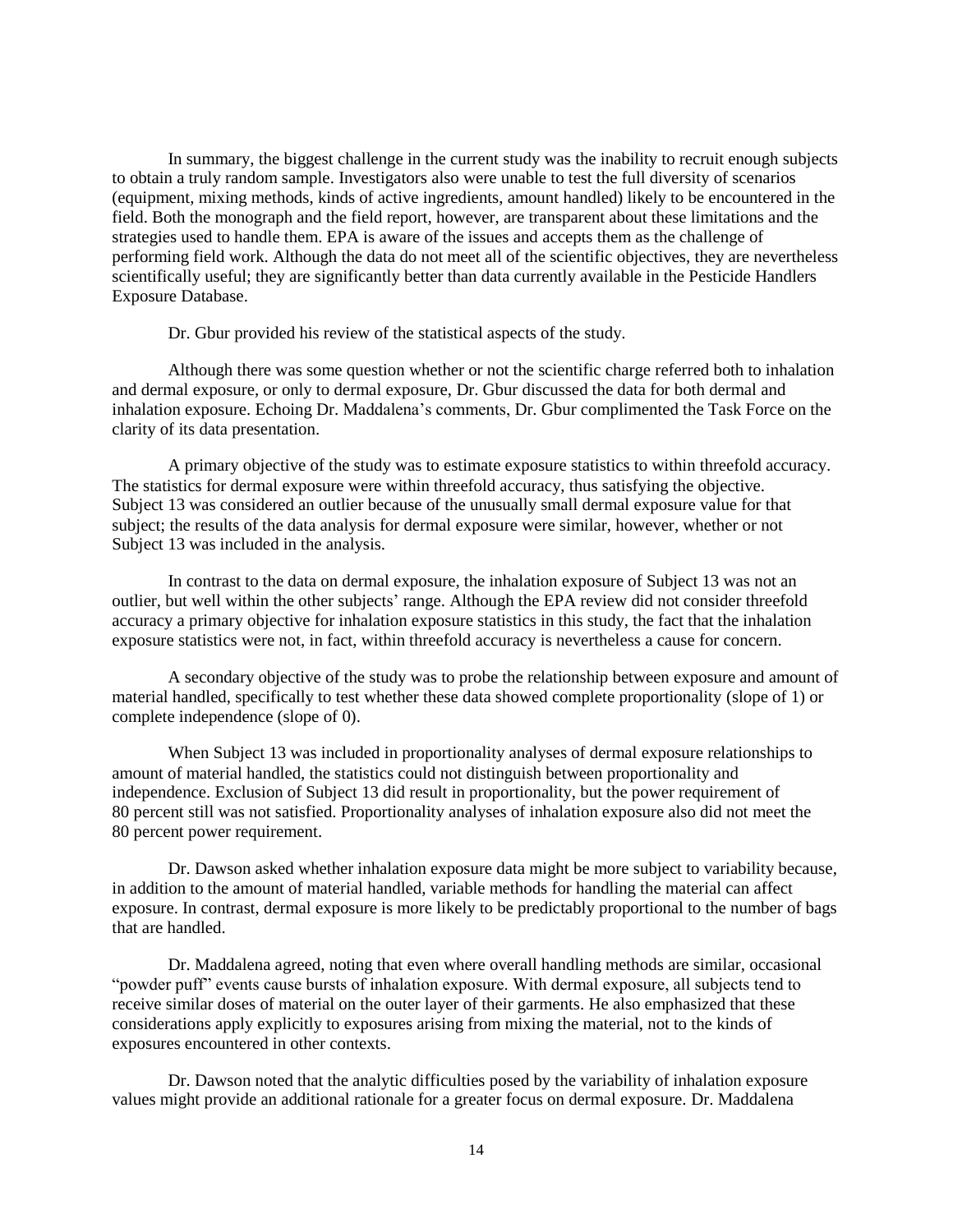replied that a goal of the study was to characterize different sorts of exposures. Even if the variability of inhalation data poses analytical and statistical difficulties, both Dr. Maddalena and Dr. Gbur agree that the data still are of scientific use.

Dr. Maddalena asked the Board to approve the following response to the first scientific charge question: The research reported in the Task Force-completed monograph and associated field report was faithful to the design objectives of the protocol. The Board approved the response unanimously.

The wording of the formal response to the second scientific charge was discussed. Although the exact wording was not finalized at the time of the discussion, the Board gave unanimous approval to the general sentiment that the research generated "scientifically reliable data useful for assessing the exposure of individuals who mix and load conventional formulated powders, but with limitations." Drs. Gbur, Maddalena and Dawson planned to refine the final wording of this response for consideration by the Board during the discussion the following day, before the end of the meeting. Mr. Downing approved this plan.

### Board Discussion—Ethics

Dr. Chadwick reviewed the ethical aspects of AHE80. Dr. Chadwick read the following charge into the record:

> Does the available information support a determination that the research was conducted in substantial compliance with 40 CFR Part 26, Subparts K and L?

Dr. Chadwick stated that the protocol, with supporting documentation, was submitted to two IRBs. Two IRBs were involved because the first, independent IRB was acquired by another company, Schulman Associates, which then assumed IRB responsibilities. Both IRBs are accredited. Dr. Chadwick had reviewed the minutes of the IRB meetings and all correspondence between the investigators and the IRB. He stated that the IRB reviewed the protocol before the project began and reviewed and approved amendments and reports submitted during the study. All of these reviews and approvals met the standards 40 CFR Part 26, Subpart A. Informed consent materials were revised several times; a Spanish-language consent form also was included.

Dr. Chadwick thanked the Task Force for listening to the Board's earlier concerns and incorporating the Board's suggestions into the current study. He complimented the Task Force for the high standard of ethical conduct incorporated into the study design. The informed consent form contained adequate information for the 21 enrolled subjects, explaining the risks, discomforts and benefits of participation. The form also explained the right to withdraw; this appears to have been effectively communicated because two people did withdraw from the study. The risk/benefit ratio was deemed acceptable; the risk appeared to be minimized and was justified by societal benefits. The selection of study participants, both English and Spanish speaking, was equitable. No children or pregnant women were enrolled. Dr. Chadwick also suggested as a topic for future discussion the possibility that previous experiences of potential subjects with discomforts or reactions to the material in question might be a disqualifier for participation in future studies.

The documents, particularly the field study report, indicated that the study was conducted in accord with the regulatory standards of 40 CFR Part 26, Subparts K and L, as well as EPA Good Laboratory Practice Standards (40 CFR Part 160), and complied with FIFRA Section 12(a)(2)(P). The research conducted in California met the requirements of the California EPA Department of Pesticide Regulation and the California Committee for the Protection of Human Subjects. Researchers who interacted with participants had the required ethics training to conduct these studies.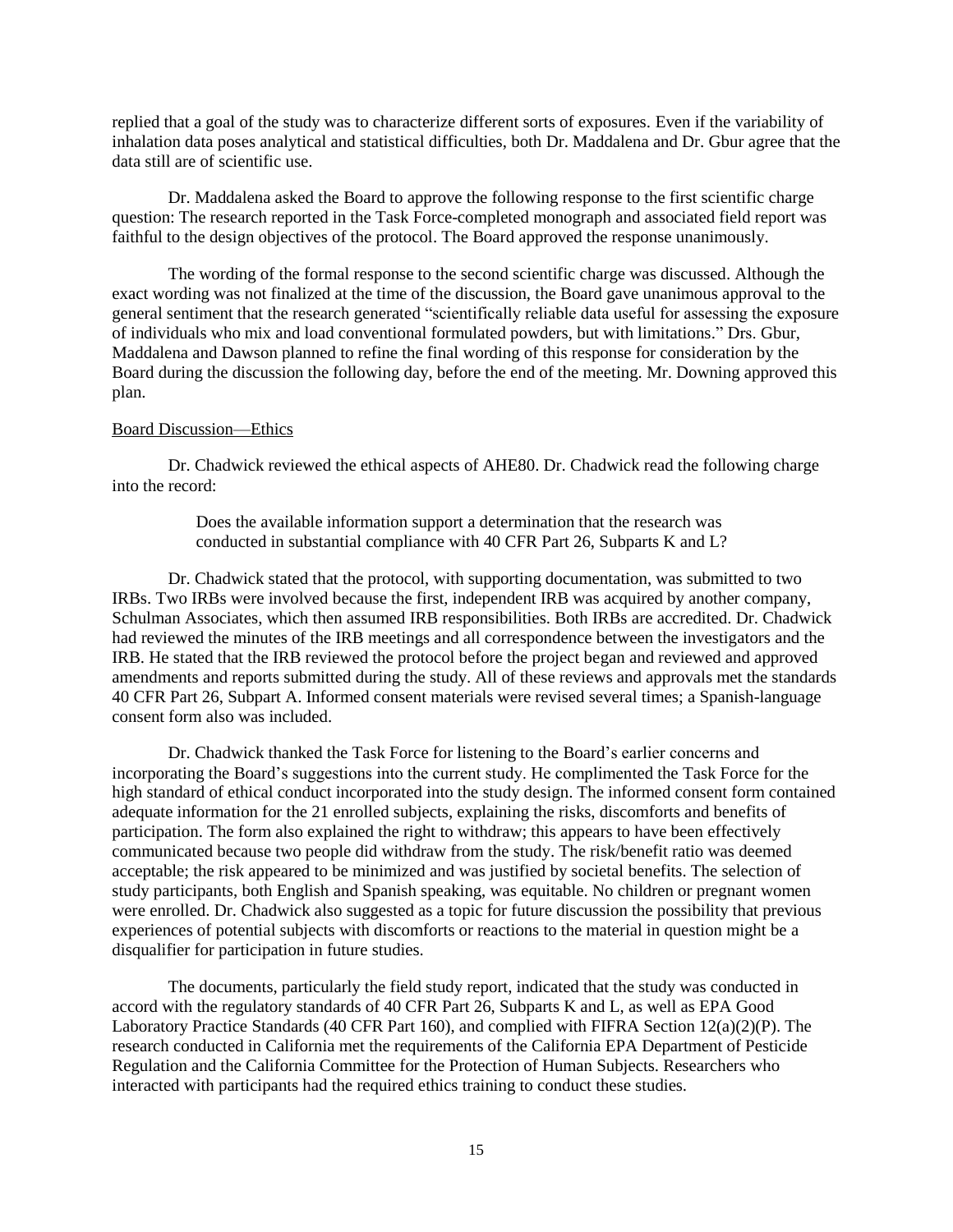Dr. Chadwick asked the Board to approve the following response to the charge: The studies were conducted in substantial compliance with 40 CFR Part 26, Subparts K and L. Board members agreed unanimously to the response.

### **Closing Remarks**

Mr. Downing indicated that the meeting would reconvene on July 13, 2016, at 1:00 p.m. EDT. The second topic of the meeting, which is a study similar to the topic of today's meeting but involves mixing/loading using water-soluble packets, will be discussed. Mr. Downing requested that the Board members join the meeting at 12:50 p.m. to ensure a prompt start.

Mr. Downing recessed the meeting for the day at 4:11 p.m. EDT.

## **Wednesday, July 13, 2016**

## **Convene Public Meeting**

l

Mr. Downing convened the second day of the meeting at 1:00 p.m. and welcomed Board members, EPA colleagues and members of the public. Mr. Downing reiterated the Agency's appreciation of the Board's time and efforts and his appreciation of his EPA OPP colleagues for their efforts.

Mr. Downing noted that in his role as DFO under FACA, he serves as liaison between the HSRB and EPA and is responsible for ensuring that all provisions of FACA are met regarding the operations of the HSRB. Also in his role as DFO, he works with appropriate Agency officials to ensure that all appropriate ethics regulations are satisfied. HSRB members were briefed on provisions of the federal ethics and conflict-of-interest laws and have completed a government financial disclosure report, which has been reviewed to ensure that all ethics requirements are met.

Mr. Downing informed Board members that an interesting topic would be discussed during the second day of the meeting. Supporting documents for the meeting are available on the HSRB website.<sup>2</sup> He noted that agenda times are approximate and that adequate time will be allowed for Agency presentations, public comments and the Board's deliberations.

Following EPA presentations, time has been allocated for the Board to ask clarifying questions. Time also has been allocated for public comment. Mr. Downing noted that no individuals had provided comments in advance of the meeting, and he had received no requests to provide public comments during the meeting. The Chair will call for public comments during the public comment period. Such comments should be limited to 5 minutes.

In accordance with FACA requirements, meeting minutes, including a description of the matters discussed and conclusions reached by the Board, will be prepared and must be certified by the meeting Chair within 90 calendar days. The approved minutes will be available on the HSRB website. The HSRB also will prepare a final report in response to the charge questions posed by the Agency, which will

<sup>&</sup>lt;sup>2</sup> The HSRB website is available at [www.epa.gov/osa/human-studies-review-board.](http://www.epa.gov/osa/human-studies-review-board)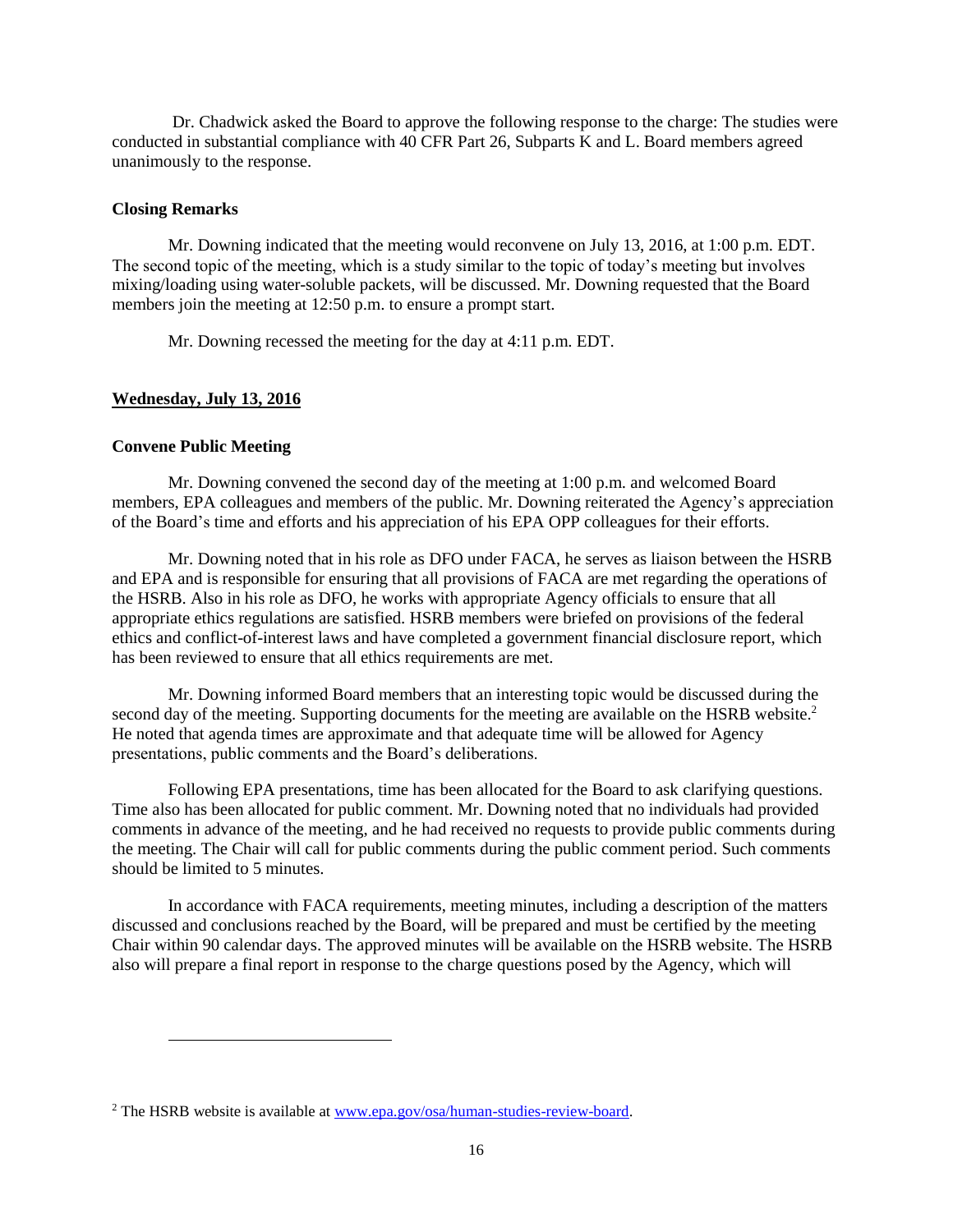include the Board's review and analysis of materials presented and the Board's advice and recommendations to the Agency. The final report will be available on the HSRB website.

## **Virtual Meeting Operations**

Mr. Downing and Dr. Dawson reviewed guidelines for virtual participation in the meeting. Mr. Downing indicated that the chat feature of Adobe Connect would not be used, the hand-raising feature should be used by Board members to request the floor to speak, and the approval/disapproval feature should be used by Board members for voting. Dr. Dawson reminded participants that their telephone lines should be muted when they are not speaking. When speaking, participants should identify themselves for accurate recordkeeping in the meeting minutes.

## **Introduction of Board Members**

Mr. Downing conducted a roll call of the Board members. Dr. Dawson welcomed the Board members and asked them to introduce themselves, providing their names, affiliations and areas of expertise. The Board members completed their introductions. Dr. Suzanne Rivera, who had been unable to attend the meeting on July 12, was in attendance on July 13.

## **Opening Remarks**

Dr. Dawson indicated that Dr. Schonfeld was unable to attend the second day of the meeting.

## **Follow-up Discussion From the Previous Day**

Dr. Maddalena indicated that he did not disagree with the Board's content of the proposed response to the charge question regarding whether the research had generated scientifically reliable data, but he requested that the Board review the wording of the response. "Variability" does not have the same meaning as "uncertainty." The high variability in monitoring data led to uncertainty in estimating inhalation exposures. Dr. Gbur suggested clarifying whether the Board is referring in its response to variability in the monitoring data, which cannot be reduced, or variability in the estimates of inhalation exposures, which results in uncertainty in the exposure estimates. High variability in the monitoring data led to difficulty in estimating the statistics that EPA will use to characterize inhalation exposure with the degree of certainty that was the primary objective of the exposure analysis. The threefold relative accuracy benchmark for the inhalation exposure analysis was not met. Dr. Dawson noted that the study was designed to capture variability in day-to-day practices. Dr. Maddalena proposed the following response to the charge question:

> The research generated scientifically reliable data, useful for assessing exposures related to conventional pesticides formulated as wettable powders, subject to recognition of the following: (a) limited diversity in scenarios; (b) failure to confirm proportionality of exposure with AaiH; and (c) uncertainty in estimates of inhalation exposures due to high variability.

The text that differed from the response last considered by the Board is underlined.

The Board discussed the wording of the response. Dr. Gbur recommended spelling out "AaiH" for clarity. Dr. Kenneth Ramos, HSRB member, proposed formatting the response as two separate sentences, one responding affirmatively to the charge question and one describing limitations of the usefulness of the data. He also asked for clarification of limitation (a). Mr. Downing suggested providing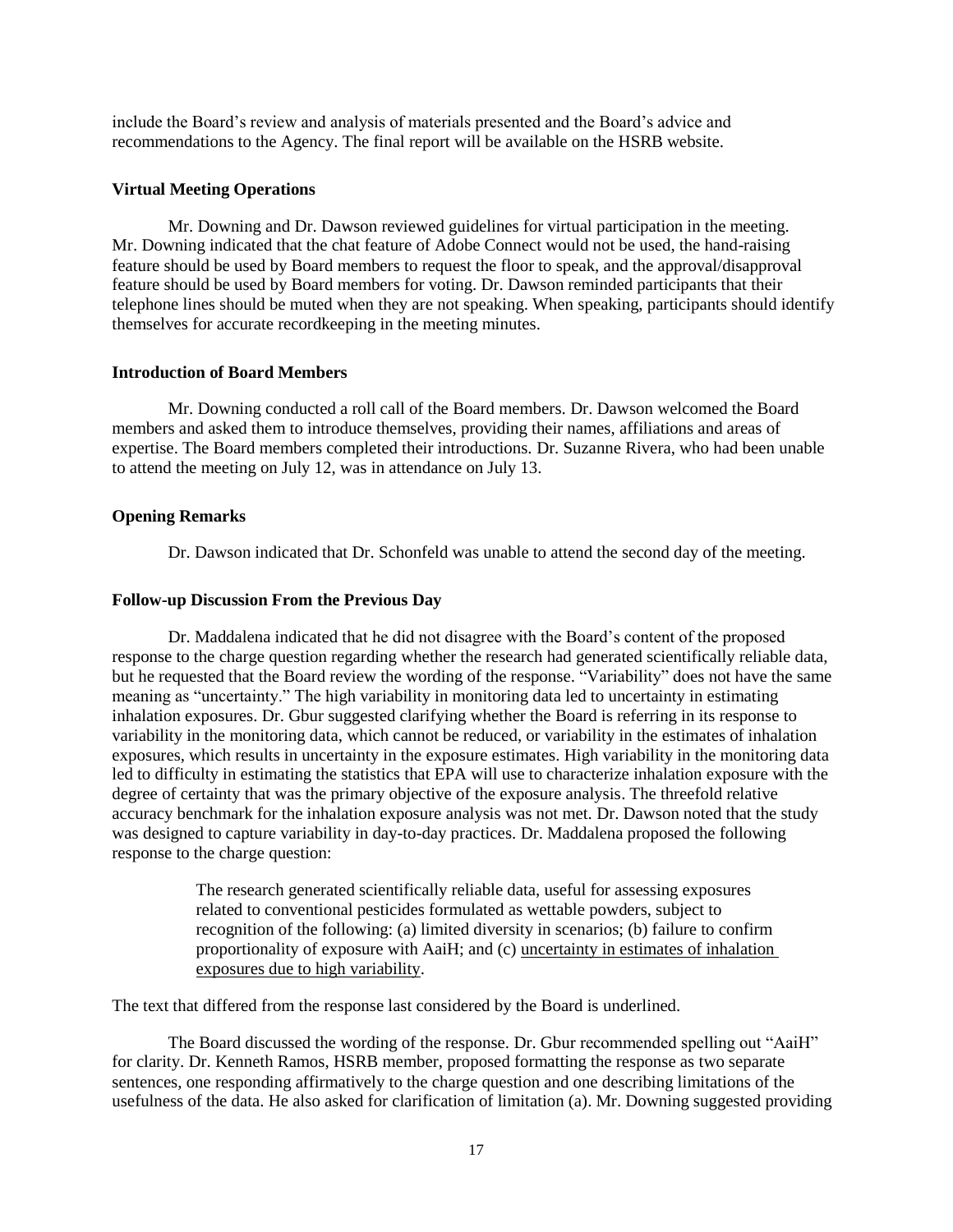more detail on limitation (a) in the Board's final report. In response to a question from Dr. Maddalena regarding whether readers might focus only on the Board's responses to charge questions in the final report, Mr. Downing indicated that OPP will study the Board's final report in detail, which Ms. Lydon confirmed. Dr. Ramos then proposed simplifying the response to read, "subject to the limitations as noted in the Board's report." Dr. Maddalena commented that limitations (a), (b) and (c) could be headings in the report. Dr. Jewell H. Halanych, HSRB member, initially favored retaining the limitations in the text of the response, but changed her vote to agree with the other Board members, who voted unanimously to provide a more generic response that would state that the limitations are discussed in the report.

## **Completed Study and Monograph Report for Agricultural Handler Exposure During Mixing/Loading of Pesticide Products in Water-Soluble Packets (Agricultural Handlers Exposure Task Force)**

#### EPA Science Review Highlights

Mr. Crowley provided a science review of the above study (heretofore referred to as AHE120) and the AHETF's pesticide study handler scenario of mixing/loading of pesticide products in watersoluble packets. The scenario is defined as placing water-soluble packets directly into a spray application equipment tank water or into slurry or premix tank water and then transferring the spray mixture to the application equipment; the scenario does not include spray application. Water-soluble packets are an engineering control—a term with regulatory implications—that is designed to reduce worker exposure to the packet contents, which can be various formulations. The study objectives were to capture the variability of expected dermal and inhalation exposures for workers who are mixing and loading watersoluble packets and to design the study to meet quantitative analytical objectives regarding the accuracy of exposure estimates and the ability to distinguish proportionality between dermal exposure and the amount of AaiH.

The general study design used a clustered sampling approach to satisfy study objectives while minimizing costs and number of participants. The HSRB approved the protocol in 2010, which proposed  $a$  5  $\times$  5 configuration (i.e., five clusters of five participants each), and such factors as location and employer were diversified to obtain the desired exposure variability, with randomness incorporated into the recruitment process to minimize selection bias. Dermal (i.e., hands, head and body) and inhalation exposure were monitored using hand washes, face/neck wipes, whole-body dosimeters in two parts, and an Occupational Safety and Health Administration versatile sampler with an air pump. Mr. Crowley presented data on the LODs and limits of LOQs of the AHE120 exposure monitoring methods. He indicated that more of the monitoring results for dermal and inhalation samples were less than the LODs and LOQs than for AHE80 because exposures were lower.

The AHE120 protocol was amended to aid in finding study participants, increase the limit of thiophanate-methyl (TPM) that could be handled (although the original limit was not exceeded), and exclude work practices that were inconsistent with the use of water-soluble packets as an engineering control. EPA found these amendments to be reasonable. No protocol deviations were reported.

Quality assurance and quality control practices were adhered to. As in AHE80, quality assurance procedures ensured that the study followed EPA's Good Laboratory Practice Standards, including training research personnel and performing site and equipment inspections. Negative (i.e., laboratory or field blanks) and positive (i.e., laboratory spikes or field fortifications) control samples were collected. Some blanks had detectable results, but no systematic contamination was found, and no corrections were made for blanks. Laboratory recoveries were close to 100 percent, and average field fortification recoveries ranged from 71.1 to 140 percent. In some instances, calculation of average field fortification recoveries excluded unusual results. Monitoring results were adjusted to account for field recoveries that differed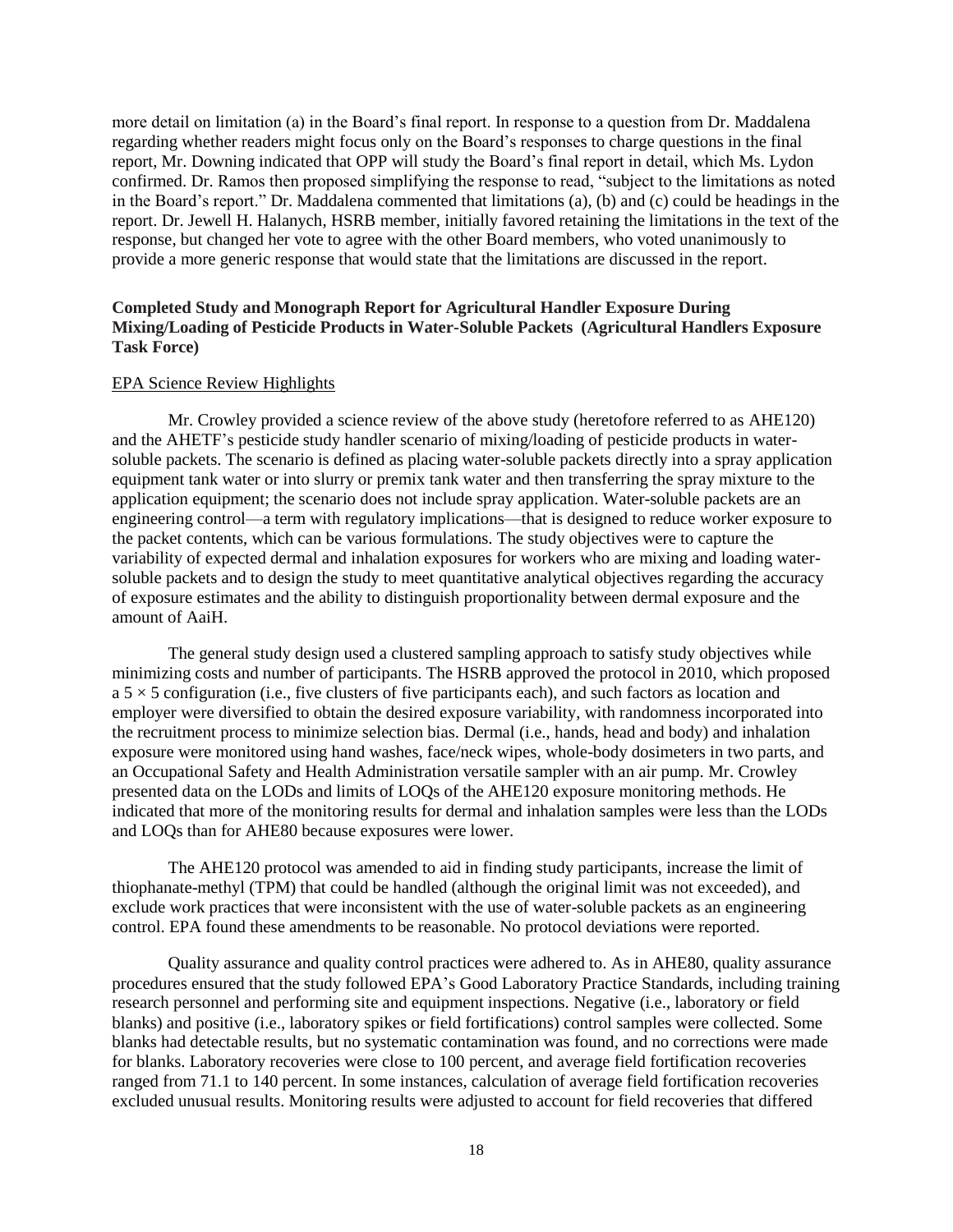from 100 percent, with a maximum adjustment factor of 1.2. Plotting the coefficient of variation versus the mean for field fortification triplicates reveals that most results showed acceptable recovery and variability.

Mr. Crowley described scenario characteristics. The scenario activity involved filling a tank (or intermediate holding tank or bucket) partially with water, adding the water-soluble packet to the water, mechanically agitating and recirculating to dissolve the packet and mix the formulation in water, transferring the mixture to pesticide application equipment if mixed in an intermediate tank, and adding water as necessary to the desired concentration after the packet was dissolved. For regulatory risk assessments, all data should represent compliance with product labels, but monitoring for nine workers was either not completed or completed and analyzed but not included in the final data set because of circumstances inconsistent with product label language (i.e., broken packages or mixing tank additives before products) or practices about which current labels lack specific language (i.e., use of baskets or strainers or overhead water circulation). As a result, the number of monitoring units in the final data set was reduced from 25 to 16. In addition, the risk assessment will note that the labels need to be revised or amended to be consistent with the practices under which the risk assessment data were gathered. AHE120 Appendix G lists best practice mixing/loading instructions for water-soluble packets that EPA will share with stakeholders to finalize the labels. Other scenario characteristics include that the workers were all male but were variable in age, work experience, weight and employment status. The sampling locations and dates were expanded geographically from five to 10 sites and temporally to 3 years to meet recruitment challenges, resulting in 10 clusters with one to three monitoring units per cluster. Sampling took place from 2011 through 2014 and occurred in North Dakota/Minnesota, Florida, Mississippi/Louisiana and California. The study's goal was to monitor multiple types of mixing and loading, but most of the mixing occurred directly in the application tank. The amount mixed and loaded as measured by number of tank loads, gallons of solution prepared, time and AaiH—was diverse.

Exposure monitoring results were calculated for hand dermal exposure (utilizing EPA's convention of doubling hand exposure to account for potential method collection inefficiencies, i.e., "MEA factor"), head dermal exposure (utilizing EPA's convention of doubling head exposure to account for potential method collection inefficiencies, i.e., "MEA factor"), body exposure (sum of two wholebody dosimeter sections), and inhalation exposure (adjusted by the breathing and pump rate), adjusting for average recovery of the corresponding field fortification matrix and level.. Each worker's total dermal and inhalation exposures then were divided by the amount of active ingredient they handled. The MEA adjustment was used when dermal exposure represented 20 to 60 percent of total exposure, an approach contested by the Task Force in a recent submission that EPA is reviewing. The MEA-adjusted results for dermal exposure averaged 11.0 μg/lb ai (range =  $0.476-64.7$  μg/lb ai,  $P95 = 30.1$  μg/lb ai). The contribution of dermal exposure to total exposure ranged from 4 to 78 percent, but the use of a dermal MEA adjustment factor is triggered by the average relative dermal exposure contribution, which was 34 percent. Inhalation exposure monitoring results were low and highly variable compared to dermal exposure, ranging from 0.000056 to 3.89 μg/lb ai (average = 0.583 μg/lb ai, P95 = 2.0 μg/lb ai). For illustrative purposes, Mr. Crowley presented the exposure monitoring results with the excluded data, which increased the average dermal exposure to 97 μg/lb ai and the average inhalation exposure to 2.5 μg/lb ai.

The exposure monitoring results—normalized to the amount of AaiH (i.e., unit exposure)—were analyzed by three methods: empirical estimates (i.e., simple statistics), simple random sample (i.e., a lognormal distribution of data that were assumed to be independent), and mixed model (i.e., a log-normal distribution that incorporates potential correlation of data within clusters). The dermal and inhalation unit exposure monitoring results when plotted more closely followed a log-normal than a normal distribution. Unit dermal and inhalation exposure data plotted versus cluster number, which describes spatial and temporal proximity, illustrated that the AHETF analysis properly accounted for cluster effects. EPA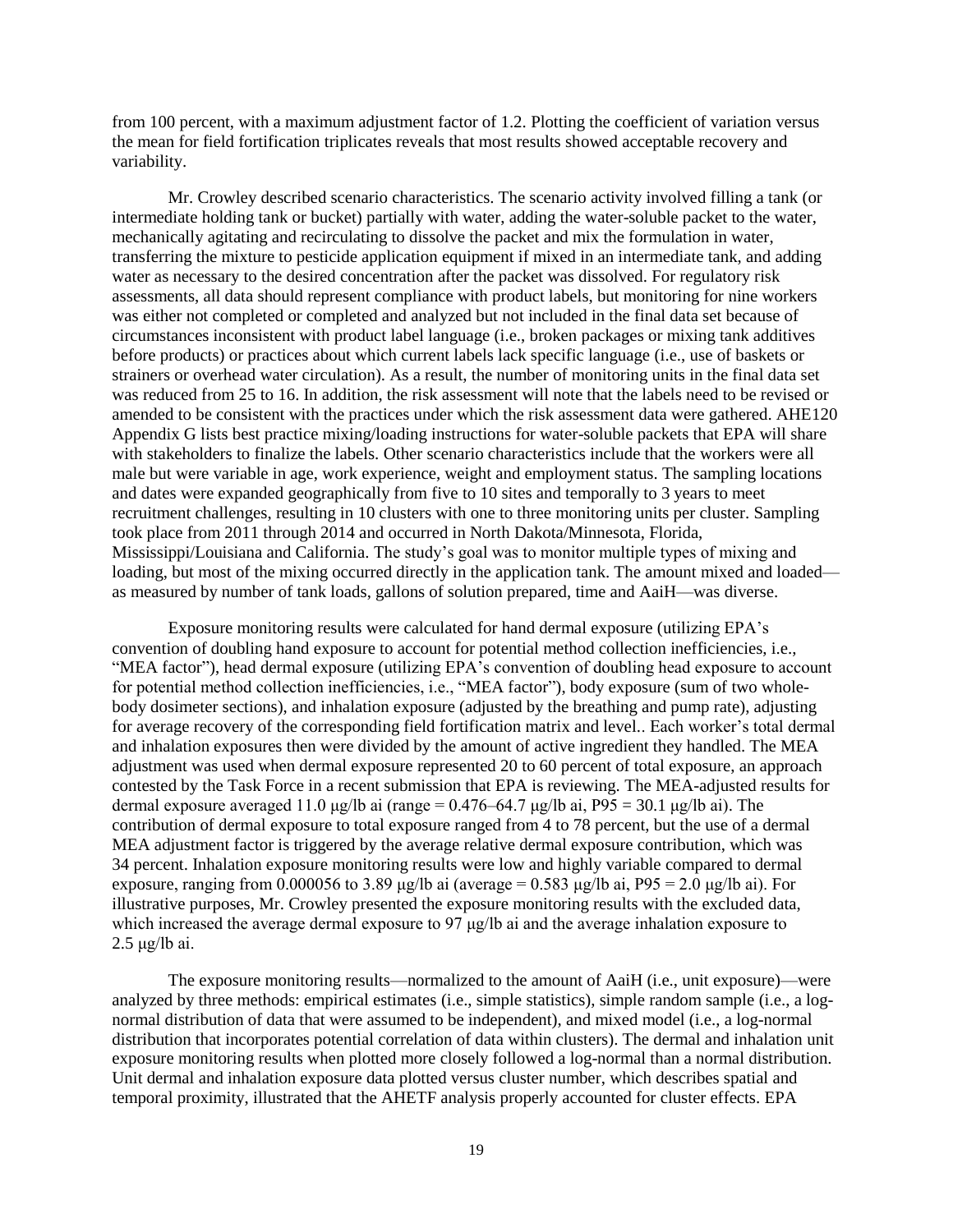agreed with the Task Force that considering the data structure, a log-normal mixed model is most appropriate for statistical analysis. CIs were determined using bootstrap simulations. The geometric standard deviation unit exposures were 3.39 μg/lb ai (95% CI = 2.22–5.29 μg/lb ai) and 15.1 μg/lb ai (95%  $CI = 5.33-43.7 \mu g/lb$  ai) for dermal and inhalation exposure, respectively, with ICCs of 0.00 and 0.54 μg/lb ai for dermal and inhalation exposure, respectively.

The primary study objective, meeting the accuracy benchmark of threefold relative accuracy, was met for both MEA and non-MEA dermal exposure, but inhalation exposure showed much higher variability. The secondary study objective, designing the study to distinguish independence from proportionality between dermal exposure and the amount of AaiH with 80 percent statistical power, is used to assess whether more data are needed and is of lessor importance. A regression slope of 1 indicates proportionality, whereas a slope of 0 indicates independence, and a width of 95 percent CI of 1.4 or less is consistent with meeting the study design objective of 80 percent statistical power. The slopes of the unit dermal and inhalation exposure regression analysis were both much closer to 1 than 0, and the power objective was met for the dermal monitoring results (width  $= 0.68$ ), but not for the inhalation monitoring results (width  $= 2.01$ ).

Regarding regulatory exposure assessments, the use of the data is contingent on changing the product labels, which currently lack sufficiently clear instructions, to match the activities of the workers in this study. EPA has begun the process of working with stakeholders to develop clear, concise and implementable label language. The data will represent compliance with the revised product labels and will represent the variability of expected exposure when water-soluble packets are used. The data would be used in the regulatory review process for new and current chemicals to quantify exposure during mixing/loading of pesticides in water-soluble packets, which would be compared to the relevant chemical-specific toxicity benchmarks.

Mr. Crowley concluded that EPA determined that the study design was acceptable, monitoring methods were representative of the state of the science, the analysis of primary and secondary objectives was acceptable, data are recommended for use in regulatory assessment with AaiH normalization, and data use is contingent on product label revisions.

### Board Questions of Clarification—Science

Dr. Maddalena noted that multiple active ingredients were included in the study. He asked whether a statistical analysis was performed to justify the assumption that monitoring results were independent of the active ingredient used. Mr. Crowley responded that given the diversity of locations and ingredients, the study had insufficient power to perform such a test. Dr. Maddalena recognized the value of the study's goal of maximizing the variability of testing conditions.

Dr. Ramos asked Mr. Crowley to comment on using a surrogate for active ingredients in the study protocol. Mr. Crowley clarified that the active ingredients are referred to as "surrogates" because the results of this study, if approved by the HSRB, will be used in risk assessments as surrogates for active ingredients that were not tested but are used with similar equipment and activities. The materials tested were, however, actual pesticide active ingredients. Chemical differences among active ingredients are controlled for using field fortification samples. Matrix spikes confirm that a particular active ingredient can be measured accurately in a given matrix (e.g., hand wash samples and whole-body dosimeter suits). Dr. Ramos supported the inclusion of positive controls in the study design but indicated that questions remain regarding chemical-specific effects.

Mr. Crowley confirmed to Dr. Ramos that the excluded versus nonexcluded populations referred to the fact that only 16 monitoring units were included in the statistical analysis although 25 monitoring units began monitoring.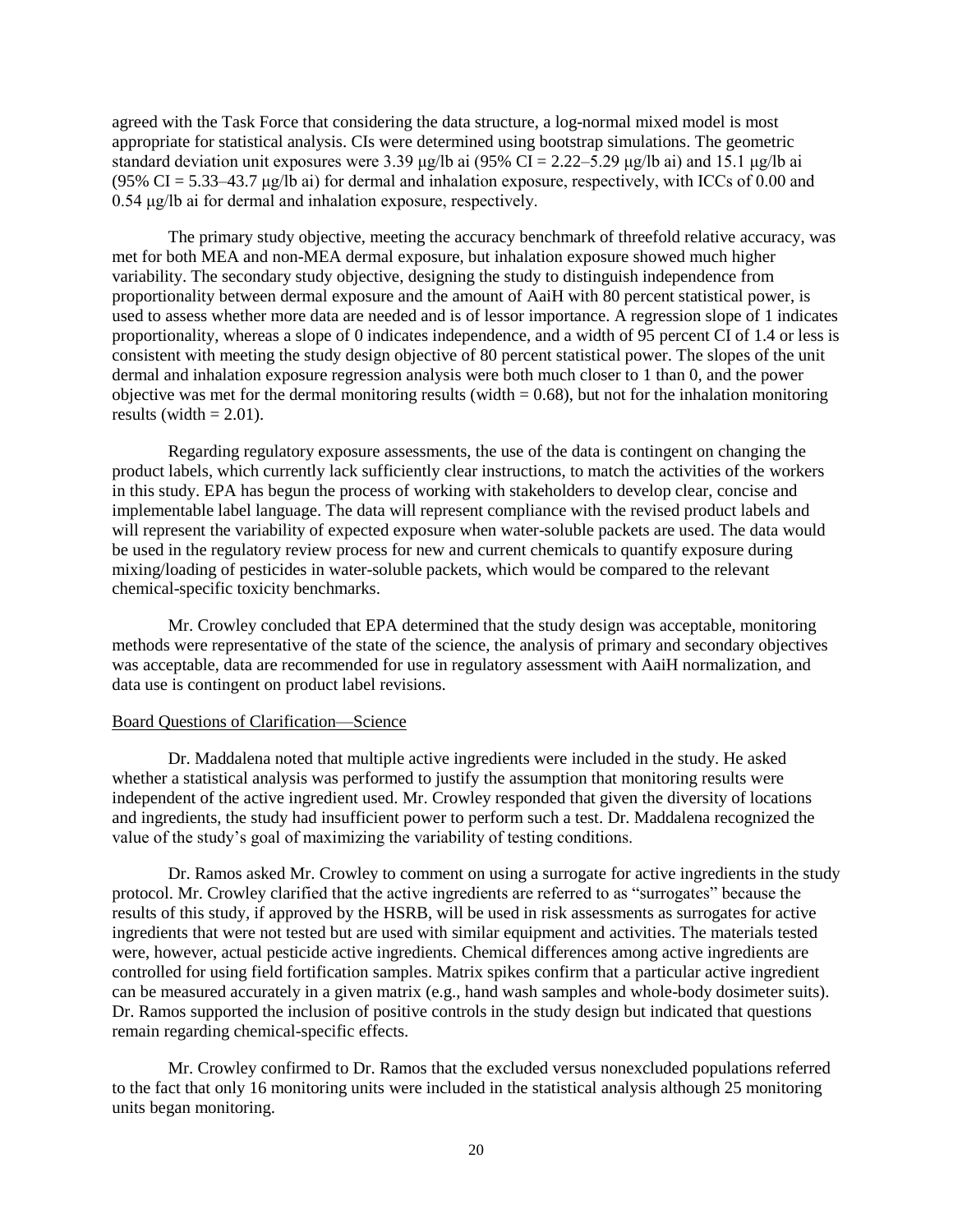Dr. Gbur noted that approximately one-half of the clusters consisted of a single monitoring unit. In estimating variability in a study with a clustered sampling approach, variability generally is assessed both within and between clusters, but in this study, only one cluster produced a within-cluster estimate of variability. Mr. Crowley responded that variability estimates and regression analysis results were almost identical when the monitoring units were treated independently compared with when a mixed model was used, as expected with few monitoring units in each cluster. Because more clusters were needed to meet recruitment goals than specified in the original study design, the actual study design was more similar to a  $1 \times 15$  than a  $5 \times 5$  sampling approach. Dr. Larry Holden, statistical consultant to the Task Force, added that data always are analyzed both with and without the assumption of within-cluster correlation, but in this study, the results of the two analyses were approximately the same because the data essentially were independent. The correlation is measured for use in bootstrapping to determine the CI from the data. In response to a further question from Dr. Gbur about standard errors in the variability estimate, Dr. Holden stated that the data set was too small to estimate the standard errors of the variance components.

#### EPA Ethics Review Highlights

Ms. Lydon presented highlights from EPA's ethics review of study AHE120. Her presentation addressed the following topics: actions to address HSRB comments on protocol, recruitment and informed consent, PPE and medical professionals, compensation, eligibility criteria and WPS training, monitoring units resulting in follow-up actions, exposure results for subjects, heat index monitoring, protocol amendments and effective dates, IRB oversight, documentation; and findings and conclusions.

The HSRB reviewed the draft protocol during its meeting on October 27–28, 2010. Attachment 4 to EPA's ethics review summarizes the study sponsor's actions to address HSRB comments on the draft protocol. Ms. Lydon presented examples of the changes made in response to comments. Section 17 of the protocol states that "Individual results requested by subjects will be communicated in accordance with SOP AHETF-11J." SOP 11J describes how personal study data will be presented to and shared with subjects who request their results. The study sponsor updated the informed consent process to address this topic. If a subject wants personal study results, there is a box on the consent form that can be checked, as suggested by the HSRB, and a form titled Request for Personal Study Results also is completed. Subjects can receive their results in English or Spanish, depending on their preference.

In response to comments, the AHETF explained the process to verify the accuracy of Spanish translations. In the previous day's meeting, Ms. Lydon had outlined this process and the translation review project when discussing AHE80. The same process applies to AHE120. The AHETF undertook a translation review project to ensure that Spanish translations were accurate. The AHETF identified bilingual pesticide safety trainers in different regions of the country. The AHETF sent the bilingual trainers both English and Spanish versions of the consent form, recruitment flyer, California bill of rights (for the California reviewers), and other support documents and asked whether they had any edits regarding the Spanish translations. They also sent to them a list of agricultural terms in English likely to be used in protocols at the time and asked for their translations of those terms based on the region in which they lived. Six individuals from different regions of the country reviewed the documents and provided feedback, and the AHETF incorporated their feedback. The AHETF hired a Spanish-fluent senior scientist who took into account the results of the translation review project. She translates into Spanish all consent forms and other materials. The AHETF submits her work to the overseeing IRB, which requests that a certified translator review and comment on the translation and certify the translation with a letter of accuracy. The Spanish translation follows the approved English version.

Regarding risk of exposure to surrogate chemicals, both the protocol and consent form were revised to identify this risk.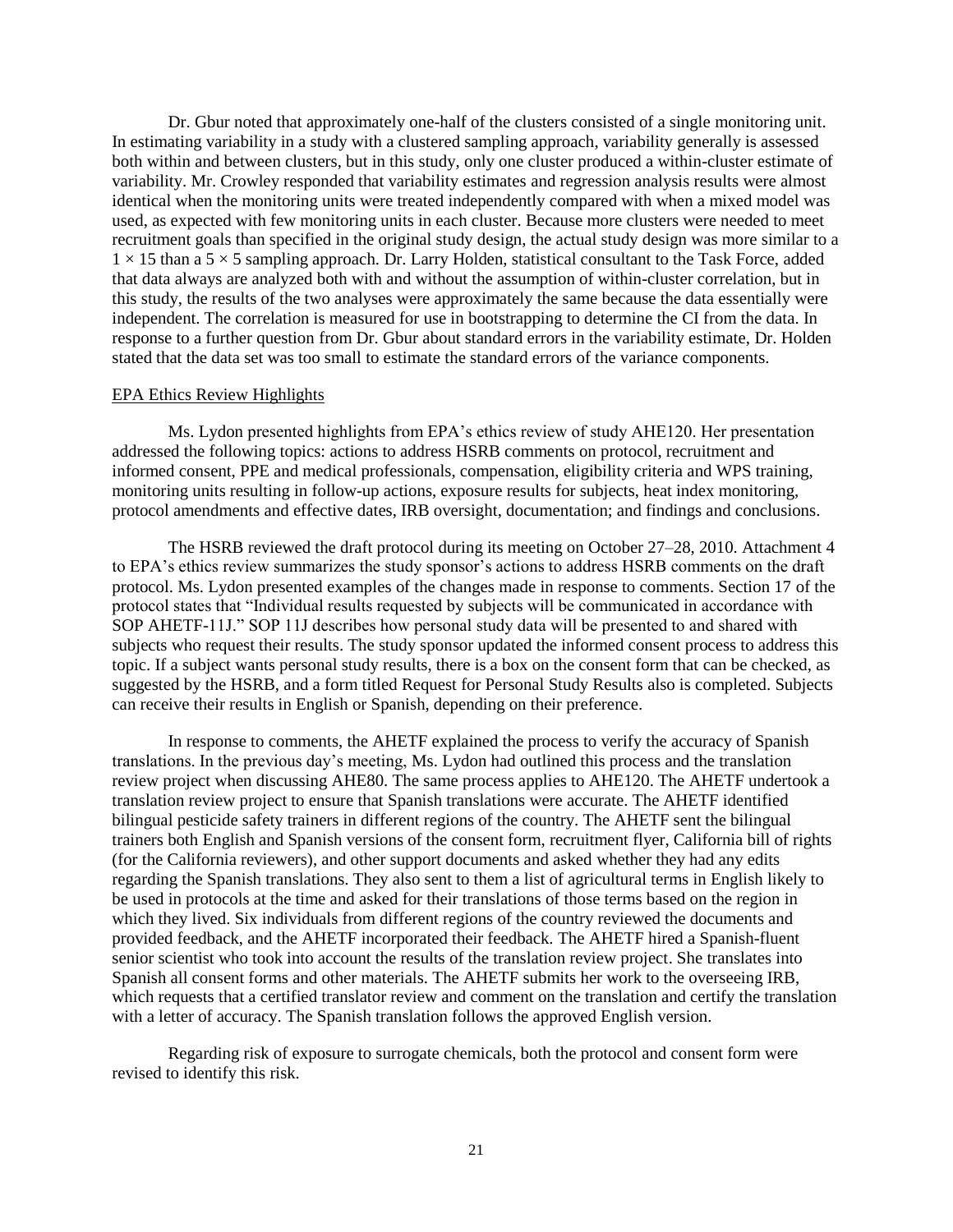The HSRB wanted the overseeing IRB, SAIRB, to have the full IRB review major changes to the protocol instead of using an expedited process. SAIRB ultimately reviewed about one-half of the amendments through the full board and one-half through expedited procedures.

Regarding PPE, an eligibility criterion states that subjects must usually wear the PPE listed on the label of the pesticide products that they will mix and load and must confirm that they would not normally wear PPE not required by the label. To assess eligibility, the AHETF asks potential subjects what PPE they normally wear when handling pesticides so as not to direct potential participants to any particular answer.

As requested by the HSRB, both the SOP and consent form were revised to reflect that hand washes will occur before subjects smoke or eat. To address HSRB comments on refusal of medical treatment and associated criteria, the consent form, SOP 11.H.4 and the protocol were revised. The consent form states, in part, "You may refuse medical treatment unless you get sick from too much exposure to pesticides or from getting hot, or if the medical professional decides you are too sick to make a rational decision about getting medical treatment." The SOP and the protocol lay out specific criteria for the medical professional to use in determining whether a subject is competent to refuse medical treatment.

Regarding recruitment, some of the monitoring regions in this study overlapped with study AHE80 on wettable powders. Many employers used both wettable powders and water-soluble packets. Because of this, Protocol Amendment 4 was approved by the IRB and allowed simultaneous recruitment for both studies. As a result of that, the Universe, Master and Qualified Recruitment Lists for the two studies were combined for efficiency's sake. AHE120 discusses the three-phase process for recruitment in great detail. EPA's ethics review also includes several pages on recruitment. In summary, Phase 1 ultimately results in a list of qualified employers, Recruitment Phase 2 results in the list of potentially eligible employers, and Phase 3 results in the list of eligible employers. The study describes the recruitment process in detail as the study sponsor begins with the number of employers on the Universe List and ultimately arrives at the number of workers participating in the study. For example, the summary of recruitment details for North Dakota on page 39 of the study gives the progression beginning with more than 64,900 employers on the Universe List and ultimately arriving at five workers identified for participation in the study. After recruitment, the Study Director schedules and conducts informed consent sessions and begins to monitor study participants. Recruitment meetings occurred in all monitoring areas, and the AHETF confirmed that required information was covered. All growers signed the employer noncoercion statement before recruitment. EPA's ethics review compared the recruitment approach used in study AHE120 with the process identified in the protocol and SOPs. EPA found that the AHETF generally followed the recruitment outlined in the protocol and SOPs, with amendments approved by the overseeing IRB.

After recruitment, participating subjects completed the informed consent process and signed consent forms prior to monitoring. The Study Director met privately with each subject, reviewed the consent form section by section, and asked comprehension questions to document each subject's understanding. In Florida, three workers at one site and one worker at a second site opted to have a Spanish-speaking researcher present during their consent meetings. Subjects received copies of their signed consent forms. The AHETF mailed Subject M10 his consent form because he did not receive it on the day of monitoring as other workers did. Subjects were informed of the pesticide active ingredient and end-use product by the time they completed informed consent process. Consistent with the consent form and/or protocol, the AHETF reviewed with subjects the following information listed: how much of the product the subject might handle during the study, required clothing and PPE, the importance of washing hands before eating or smoking, other safety precautions that should be followed, specific risks associated with the end-use product as discussed on the label, and procedures to be followed both before the start of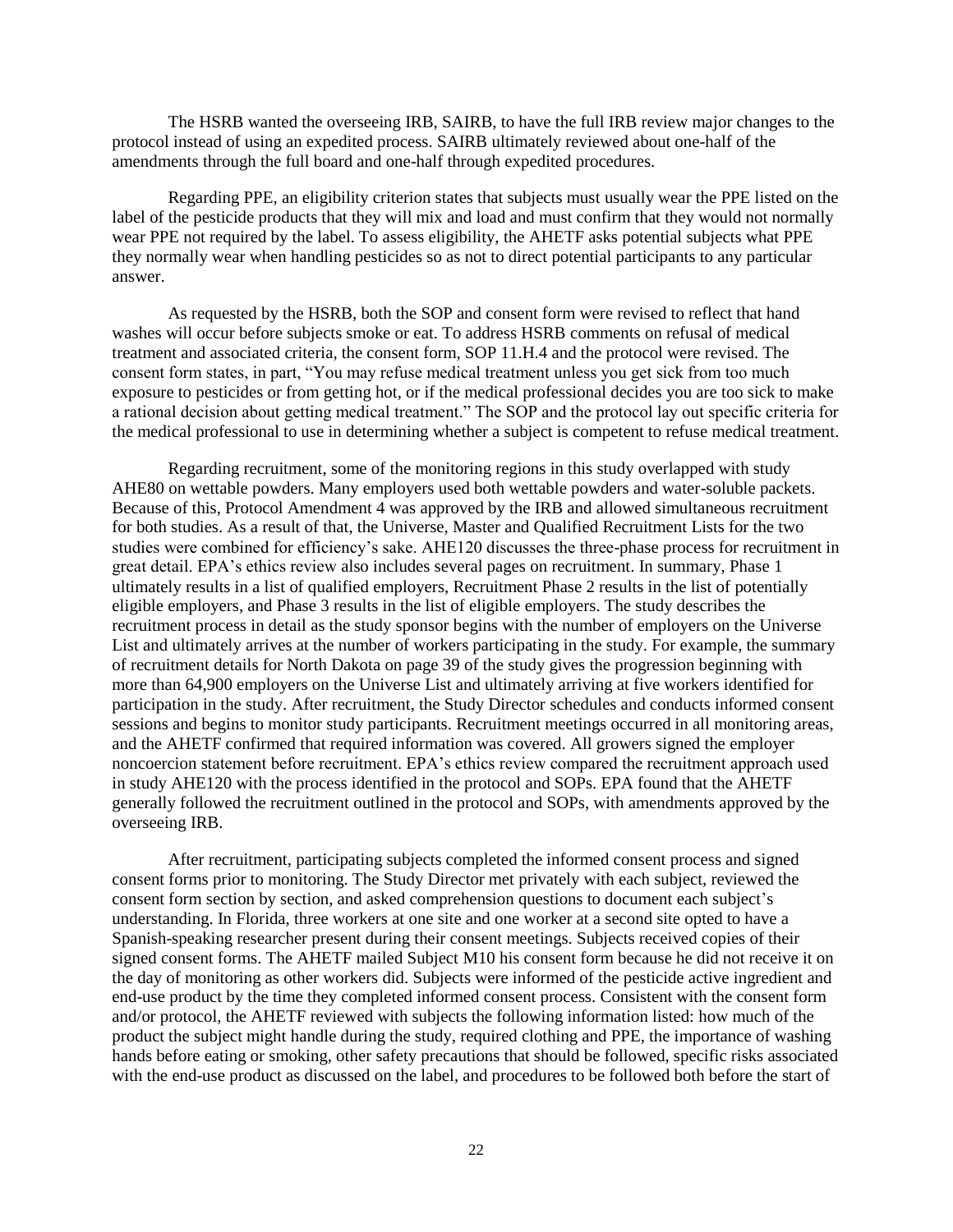the study and on the day of the study. Participating subjects signed the IRB-approved consent forms, which include the eligibility criteria written in plain English.

Regarding PPE, subjects wore the required PPE as specified on product labeling and in the protocol, as well as the outer clothing prescribed in the protocol.

A medical professional was present for the duration of each monitoring event and periodically checked subjects for heat-related illness. Attachment 10 to EPA's ethics review identifies the medical professional assigned to each subject.

Subjects received compensation consistent with protocol and the informed consent form—\$20 for participating in the consent meeting and \$80 for each day participating in the study.

The 16 monitored workers were males between 18 and 71 years of age. No female subjects volunteered to participate in the study. No changes were made to the recruitment process to exclude female subjects. In the previous four AHETF studies, one subject was female. The Study Director has been conducting mixer/loader and applicator exposure studies in production agriculture for more than 3 decades and has never encountered a female mixer/loader or applicator. The Study Director's field experience is that women are more likely to conduct harvesting work and agricultural reentry activities.

The work experience of the monitored workers ranged from one to approximately 50 years.

As discussed for AHE80, one of the eligibility criteria in the approved SOP reads as follows: "Be trained in safe pesticide handling procedures in accordance with the Worker Protection Standard (WPS) or equivalent Canadian regulations, or be exempt from such training." EPA noted the WPS criterion appears on the consent form as, "Confirm that you have been trained in pesticide safety or that you are not required to take this training." EPA would like this criterion updated on the consent form so that it reads, "Confirm that you have been trained in how to handle pesticides safely as described in the Worker Protection Standard (WPS) or that you are not required to take this training under WPS." One HSRB member had suggested during the previous day's discussion that the study sponsor may want to specifically reference the WPS. EPA agrees with this addition and added it to its recommendation on updating the consent form.

During the previous day's discussion, Ms. Lydon had reviewed the proposed four comprehension questions associated with this revised criterion. If the study does not begin on the same day as the consent meeting and if the subject is exempt from WPS training, the AHETF should email interested subjects a link to WPS training information.

A reportable event and unacceptable work practice occurred in AHE120. Water-soluble packaging is an engineering control designed to prevent contact between workers and the formulation (for example, wettable powder) in the packages. Water-soluble packets are designed to dissolve in water and release the formulation into the water without forming any type of dust or liquid aerosol that could contact workers. Breaching the packets to facilitate release of the powders is contrary to the intent of packaging the powdered formulation in water-soluble packets because it circumvents the engineering control properties of water-soluble packets.

During the early course of the study, as discussed earlier, the AHETF observed workers using procedures that they later realized circumvented the goal of water-soluble packets to reduce potential exposure. As described on page 58 of the study, some workers placed the water-soluble packets in removable baskets hanging from the open hatch or directly into the tank and then used streams of water from hoses to break open the water-soluble packets, causing visible amounts of airborne powder to be released from the mix tank where the mixer/loader was working. In a letter dated June 6, 2012, the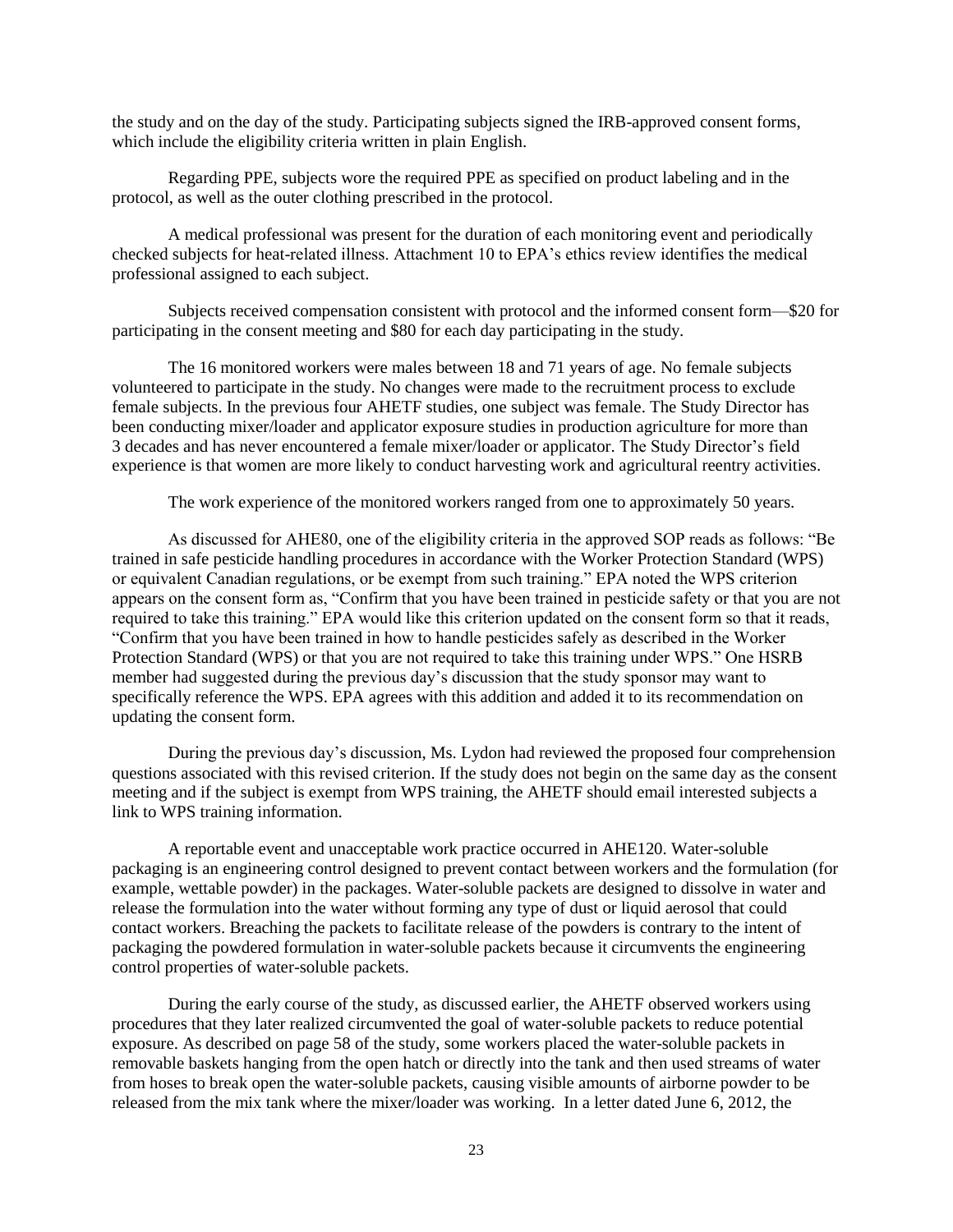AHETF informed EPA of this issue. On June 7, 2012, the study sponsor filed a reportable event with the IRB associated with these actions. This was the only reportable event that the AHETF identified to the IRB. In the AHETF's June 21, 2012, conference call with EPA, California's Department of Pesticide Regulation, and the Canadian Pest Management Regulatory Agency, it was decided that directing water onto water-soluble packets in baskets in sprayer hatches would not be a supported practice. At that point, Protocol Amendment 6 requiring the removal of baskets before adding the water-soluble packets reflected this decision.

When the study sponsor observed different unexpected mixing methods later in the study and subsequently realized their effects on exposure, additional amendments were submitted to the IRB. Amendments 8 and 13 were based on observations of different mixing methods that also circumvented the engineering control and caused visible aerosols that exited the mixing tank. Amendment 13 modified the water-soluble packets mixing/loading instructions to reflect best practice techniques over a wide range of equipment and loading configurations. The unacceptable practices identified by the AHETF for nine monitoring units are listed in Attachment 12 to EPA's ethics review. After reviewing the description of the "unacceptable monitoring units," EPA asked the study sponsor to formally submit additional information to the Agency. The result is Appendix G to the study, which was provided to the HSRB in a separate file. EPA asked the AHETF about the years of experience of the workers identified as monitoring units M1, 2, 4, 5, 8 and 9 with regard to loading water-soluble packets. These workers directed water onto the water-soluble packets, and four of them used baskets while doing so. Except for subject M2, the workers had between 10 and 35 years of experience loading water-soluble packets.

Researchers confirmed that they had reviewed the following label information with these workers prior to their participation in the study and consistent with the informed consent form: how much of the product they might handle during the study, the clothing and PPE they must wear, the importance of washing hands before eating or smoking, and other safety precautions that should be followed. Consistent with the protocol, the specific risks associated with end-use products being handled also were reviewed and discussed directly from the label. . Page 14 of the protocol states that AHETF is supposed to ensure that all tank mix products are used according to the approved label and the study sponsor is supposed to remind workers of safe chemical handling practices. Page 30 of the protocol states that researchers will watch and take notes on worker activities and monitor the workers and environmental conditions to ensure safe working conditions. EPA noted, however, that neither the consent form nor the protocol actually require the AHETF to review the use directions for the surrogate chemicals with subjects. The protocol also states that the AHETF will monitor only those workers who are mixing/loading in accordance with all label, WPS and state regulatory requirements. As a result of the information learned during study AHE120, the study sponsor developed a standard set of loading instructions for watersoluble packets that are included in Appendix G. The AHETF developed the instructions in consultation with members of the Joint Regulatory Committee—including EPA, the Health Canada Pest Management Regulatory Agency, and the California Department of Pesticide Regulation—to provide best practices for handling and adding water-soluble packets to spray tanks. The goal of these instructions is to ensure that water-soluble packets are allowed to dissolve in water and prevent them from being ruptured by streams of water or other means.

The six monitoring units who used baskets, streams of water and/or overhead recirculation to rupture or agitate the water-soluble packets were monitored before the new instructions were completely adopted for use in the study. Before the AHETF developed the best practice mixing/loading instructions for water-soluble packets, the Study Director spoke with handlers M5 and M9 in the field at the end of their respective monitoring periods. This occurred when the Study Director recognized that the workers could reduce their exposure. Appendix G summarizes these conversations.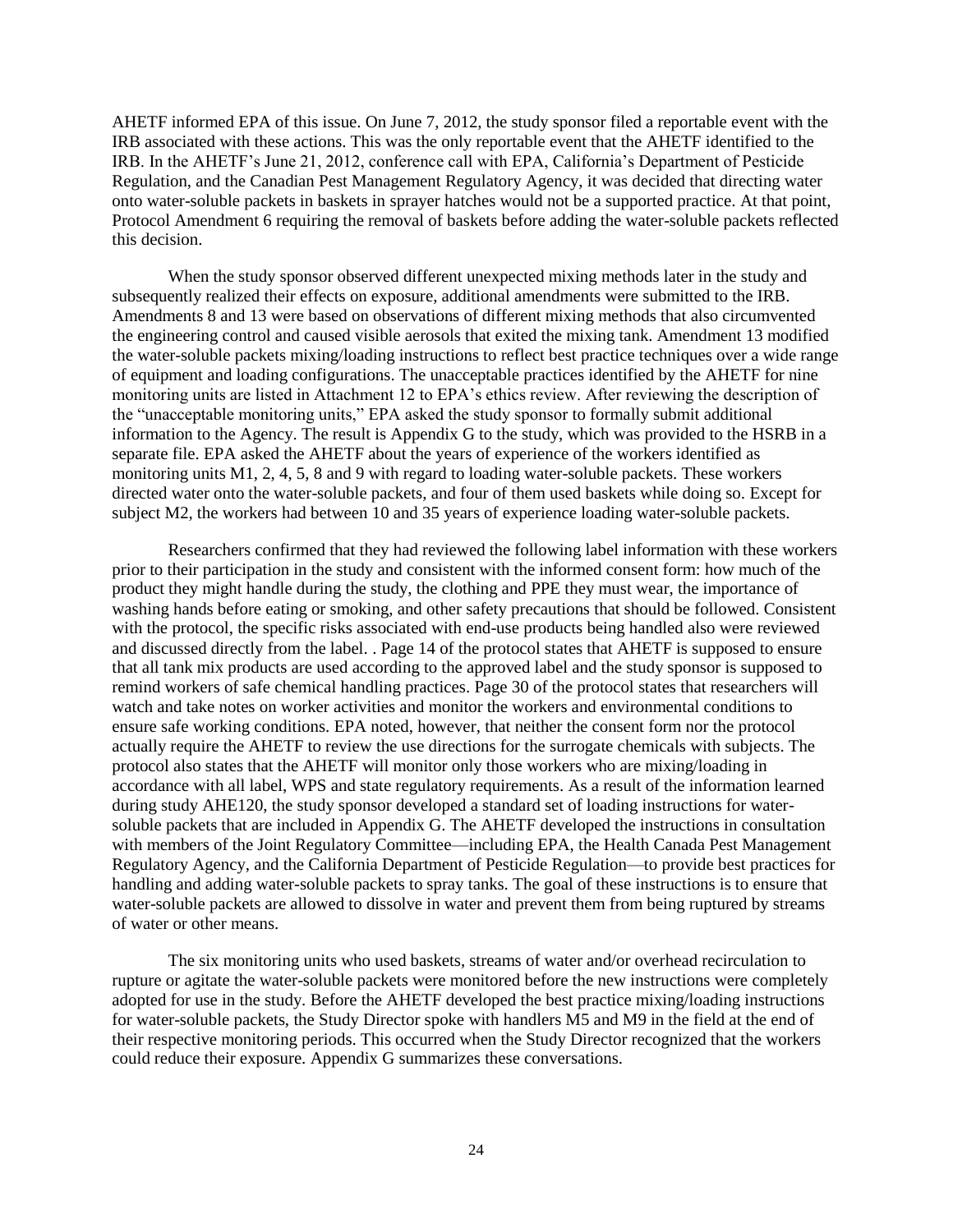At the end of each monitoring period, based on observations during the monitoring, the Study Director advised subject M5 to first remove the basket in the hatch before loading water-soluble packets. This conversation occurred after the Study Director saw a coworker do this. At the end of the monitoring period, after seeing aerosols exit the tank, the Study Director advised subject M9 not to add overhead water to the tank until the water-soluble packets had dissolved. During monitoring unit 19, the Study Director asked workers carrying boxes containing water-soluble packets not to drop them on the ground, because dropping the boxes may have caused some packets to break open.

Study AHE120 indicates that, before the study was initiated, the AHETF was knowledgeable about the label directions for using water-soluble packets. The AHETF was not familiar, however, with practices that the individual agricultural handlers would use in the field that are not reflected on the label and about which the label is unclear or actually silent. Because water-soluble packets are an engineering control designed to prevent contact between workers and the wettable powder in the packages, the study sponsor did not anticipate that workers would use practices not listed on the label and that ultimately broke open the packages. In hindsight, one could argue that the AHETF should have investigated the work practices associated with water-soluble packets used in the field in advance of the study. The approved protocol states, however, that the study sponsor will "only monitor workers mixing/loading in accordance with all label, Worker Protection Standard (WPS) and state (e.g., California) regulatory requirements." So the stated intention is for the AHETF to only monitor and be aware of practices that are in accord with the label, WPS and state regulatory requirements.

Reviewing the completed study identifies a number of lessons, one of which is the value of determining actual use practices in the field prior to conducting the study. Neither EPA nor the AHETF anticipated the need to do this, and the protocol did not require it. Once the best practices directions for using water-soluble packets were adopted, in subsequent monitoring units, the AHETF applied the information in the field and implemented the amendments reflecting the best practices. Pages 19-20 of EPA's ethics review documents this.

The revised directions for using water-soluble packets were identified and brought to EPA's attention as a result of study AHE120. For EPA to rely on these recommended procedures, or even a revised version, EPA must comply with 40 CFR Section 26.1604 and submit the study and scenario monograph report to the HSRB for review. From an ethics perspective, to help promote the effectiveness of any revised procedures for the proper use of water-soluble packets, the procedures must be incorporated into required label language and replace any inconsistent label language, and the procedures must be followed. To increase the likelihood that the appropriate procedures and label language will be followed, agricultural handlers using water-soluble packets must be trained on the appropriate procedures. In summary, to achieve the intended benefits from the revised procedures, the appropriate, updated procedures should be incorporated into required label language for water-soluble packets; any conflicting language should be removed from the same labels; and agricultural handlers who are, or will be, using water-soluble packets must receive effective and timely training on the updated procedures.

In follow-up, EPA will pursue appropriate required label revisions identifying the proper use of water-soluble packets, as well as associated training for agricultural handlers using those water-soluble packets. In the process of doing this, EPA will consult with various stakeholders, such as the State FIFRA Issues Research and Evaluation Group, on the most effective approaches for ensuring that the updated procedures for the proper use of water-soluble packets actually reach the regulated community and influence their behavior when using water-soluble packets.

In summary, Ms. Lydon stated that the monitoring units and data on the unacceptable work practices are being used by EPA to pursue label amendments and associated training for handlers to help ensure that water-soluble packaging is used properly, thereby reducing exposure. EPA wants to pursue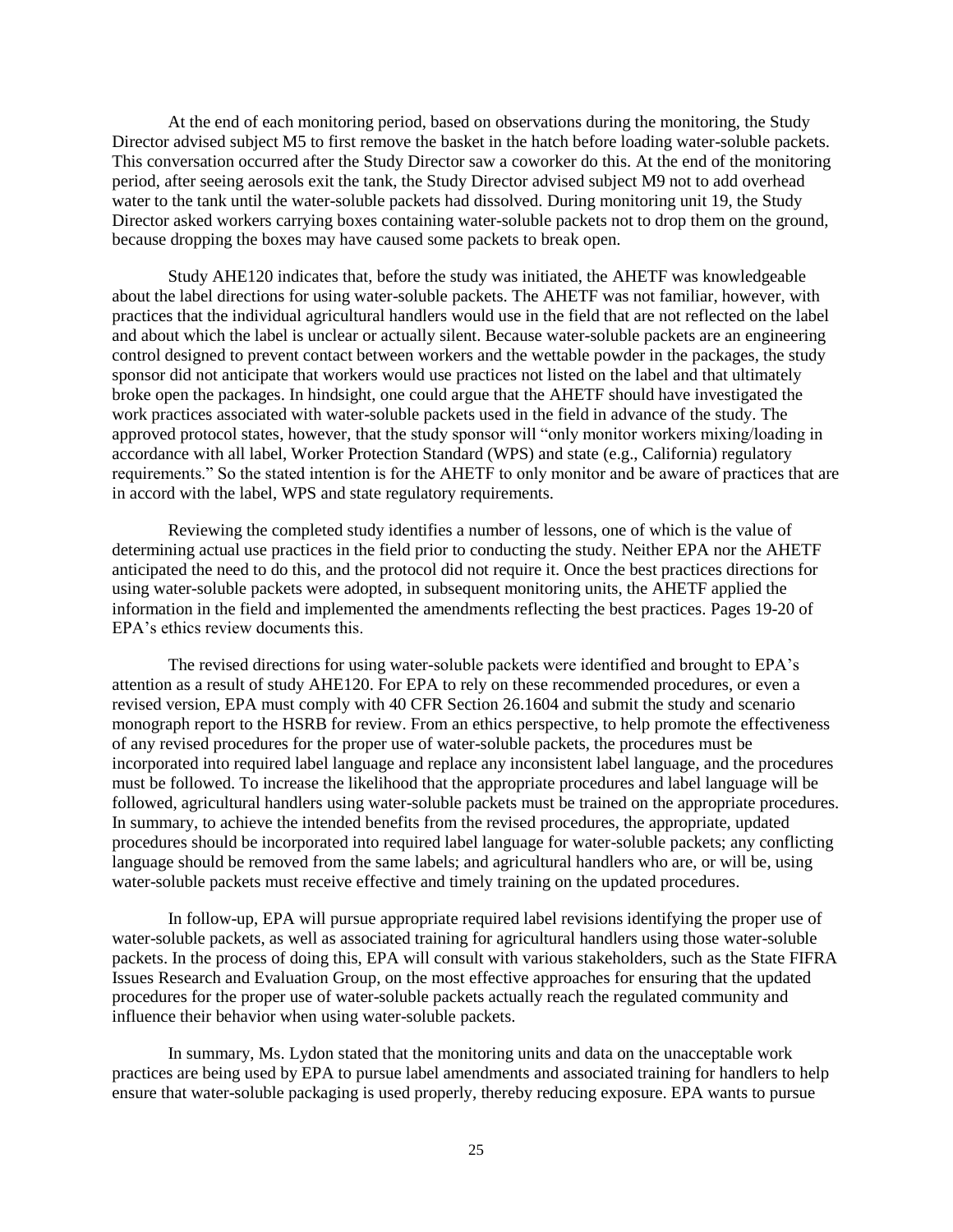those changes. To do so, EPA must rely on study AHE120. The AHETF, EPA and the HSRB previously agreed that a total of 25 mixers/loaders would be anticipated for this study. The AHETF did not consider going beyond the 25 monitoring units because exposing additional human subjects beyond the number agreed to by EPA and the HSRB could have been considered unethical, particularly because such exposure of additional subjects would not have been approved in advance by EPA, the HSRB or the IRB. EPA proposes to use the data from the unacceptable work practices in pursuing label changes and training, so the exposure of the associated subjects would actually result in regulatory action, assuming that EPA can rely on the study.

Regarding the review of use directions with subjects, EPA noted that neither the protocol nor the consent form requires that the use directions for the surrogate chemicals be reviewed with participating subjects. The study sponsor accurately pointed out to EPA that "Directions for Use" covers many topics not relevant to the study. Despite this, the AHETF covered with subjects the "Mixing Instructions" and "Mixing Order" information under the "Directions for Use" prior to mixing/loading. The workers were then generally allowed to perform their tasks using their normal procedures and application rates. As the water-soluble packets best practices were developed, the Study Director discussed them with the participants.

For the remaining agricultural handler exposure studies underway in the field, for those monitoring units not yet initiated, EPA has asked the AHETF, beginning in August 2016, to direct the Study Directors and/or their designees to review with participating subjects the pertinent sections of the "Directions for Use" on the label that are applicable to each study, and the AHETF has agreed to this.

Focusing on the personal exposure results for subjects, Page 7 of the consent form refers to the form that subjects use to request their personal study results. SOP 11.J.4 explains how the personal study data should be summarized for interested subjects; 16 of the 25 monitored subjects requested their personal results. The AHETF confirmed that personal exposure study data were provided to all of the interested monitoring units conforming to the best practice instructions. Eight of the nine monitoring units whose work practices were excluded from the study requested their personal results. The subjects whose work practices were unacceptable were given the mean results for the conforming subjects, along with the list of best practice instructions.

In addition to these end-of-study letters, workers M1 and M2 received initial notification letters, shortly after the exposure results were available, that essentially told them that their exposures were higher than expected, but the letters did not provide quantitative results or explain the distribution of the residues on their bodies, as outlined and required in the SOP.

In response to EPA's questions about why the personal results were not provided to these subjects, the AHETF explained that the samples from three of the monitoring units were not analyzed. For the monitoring units with higher than expected exposure, the AHETF did not think the results would reflect what their exposure would be when using best practices and would not be comparable to the mean results from the conforming monitoring units. For the monitoring units that had results in the range of the conforming MUs, AHETF wanted to send them their best practice instructions as an encouragement to adopt them. AHETF believed that providing them with results similar to the mean of the conforming monitoring units would not necessarily be an incentive for them to change their way of handling watersoluble packets. In all cases, AHETF provided the mean results across all conforming MUs and a copy of the best practice instructions. The monitoring units who requested personal results, but whose samples were not analyzed, were M16 and 17. EPA thinks that the personal exposure data in existence should have been sent to each of the subjects who requested his personal data, which would have been consistent with the protocol, consent form and SOP 11.J.4. The instances in which samples were analyzed but the personal results were not provided to the workers who requested them constitute a protocol deviation that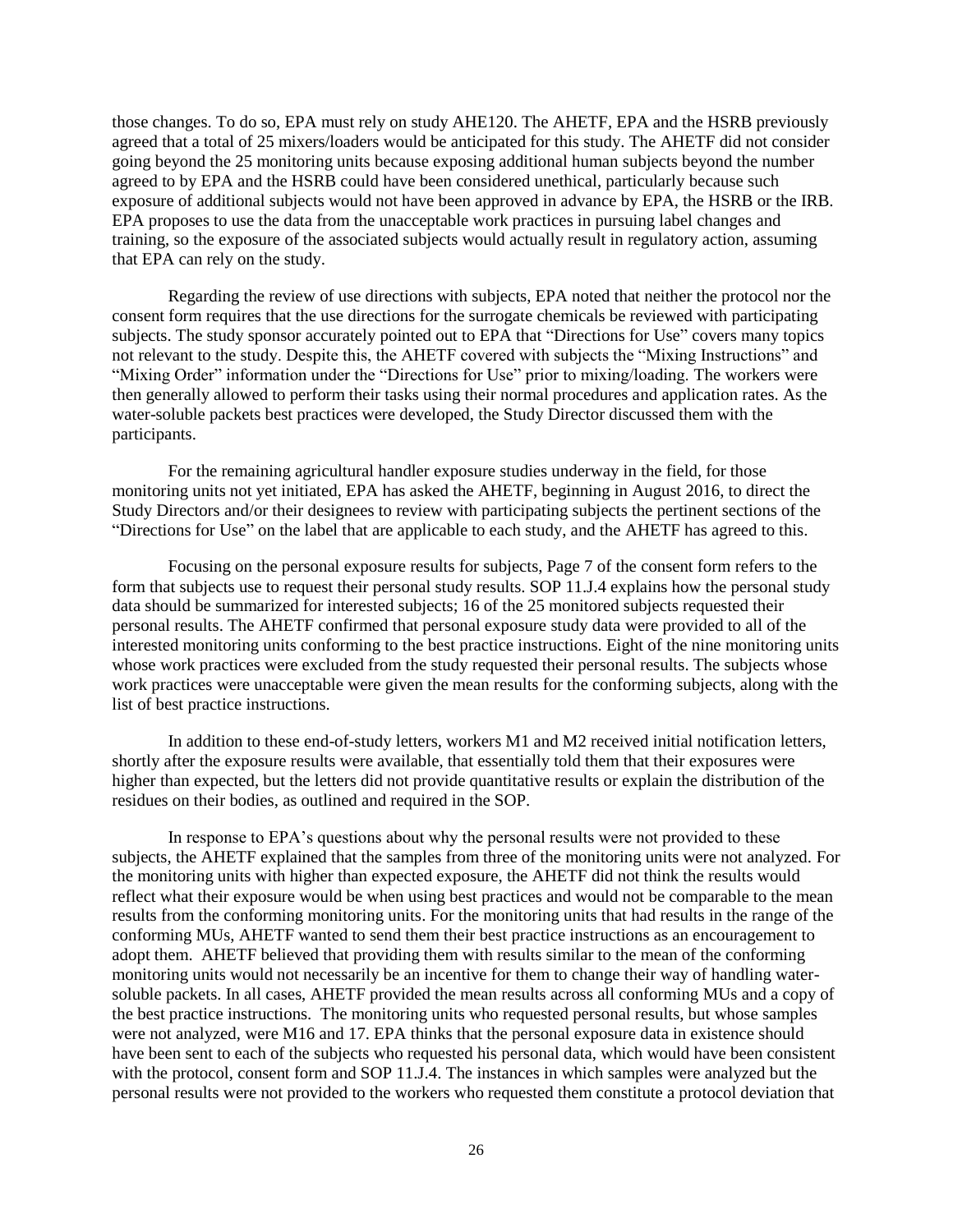should have been reported to the IRB. EPA agrees that it was appropriate to share the updated procedures for proper handling of water-soluble packets; the workers' personal exposure data should have been provided, however, along with a comparison to the results for other workers performing the same task. EPA requested that the study sponsor provide the personal exposure data to every worker who requested but did not receive it, consistent with the signed informed consent forms, protocol and SOP. EPA advised that the results should be provided in a way that is comprehensible, relevant, contextualized and usable to those who requested information. The AHETF agreed to send the existing personal results to the six remaining workers, and the Task Force already has done so; therefore, the study sponsor has remedied this deviation from the protocol.

Regarding heat index monitoring, the heat index did not reach 105 degrees Fahrenheit during any of the monitoring sessions, and none of the monitoring units had to be terminated because of heat index. SOP 11.G.5 was followed, with one exception. The Study Director was supposed to inform all study observers at the start of the study of the current Heat Index Category, and the observer was supposed to be informed if or when the Heat Index Category subsequently changed. In practice, the observer started weather monitoring at the first opportunity after observing the first mixing/loading or when it felt warm enough to merit it. This is a protocol deviation. As follow-up in future studies, the study sponsor has agreed to pay close attention to and follow this aspect of the SOP.

Ms. Lydon then discussed protocol amendments. The protocol was amended 15 times, and the IRB approved these amendments prior to implementation. EPA's ethics review discussed specific components of Amendments 2, 3, 6 through 9 and 13, given their potential effect on ethical considerations. EPA disagreed with Amendment 9, which discontinued reviewing the Material Safety Data Sheets (MSDS) with subjects. The researchers confirmed, however, that they still reviewed with subjects the specific risks associated with the end-use product being handled, precautionary statements that should be followed, the requirement to use label-specified PPE, the importance of washing hands prior to eating or smoking, and other safe pesticide handling practices that should be followed.

The study sponsor also still required the medical professional who was onsite to review the safety data sheet before the monitoring event began and to have the sheet on hand during monitoring. As a follow-up action, the AHETF has agreed to reinstitute the review of the safety data sheet with monitoring units not yet initiated in their other studies, consistent with those study protocols.

EPA also noted that 11 amendments already had desired effective dates on them when they were submitted for IRB review, although they had not been implemented. OPP has emphasized to the study sponsor that the effective date or implementation date for a protocol amendment can never be prior to the IRB approval date unless a subject is facing an imminent hazard. As a follow-up action, when requesting IRB approval of an amendment, EPA requests that the study sponsor insert "IRB approval date" as the effective date. The study sponsor agreed. Unless an immediate or imminent hazard to a subject exists, the federal rule states that protocol amendments should not be implemented prior to IRB approval.

With regard to IRB oversight, the overseeing IRB reviewed and approved the initial protocol and 15 amendments. The AHETF submitted a reportable event to the IRB. The study sponsor did not identify or report any deviations. EPA identified two unreported deviations, and EPA addressed them in follow-up actions to which the study sponsor has agreed.

Regarding documentation, the AHETF satisfied the requirements of 40 CFR Section 26.1303. EPA identified six follow-up actions for AHETF and one follow-up action for EPA as a result of study AHE120. EPA is of the opinion that Study AHE120 met the substantive acceptance standards under 40 CFR Sections 26.1703 and 26.1705, as well as the obligations of FIFRA Section 12(a)(2)(P). EPA found that all subjects were at least 18 years of age and male. Pregnant or nursing women were excluded as required. No significant deficiencies in the ethical conduct of the research existed that would prevent EPA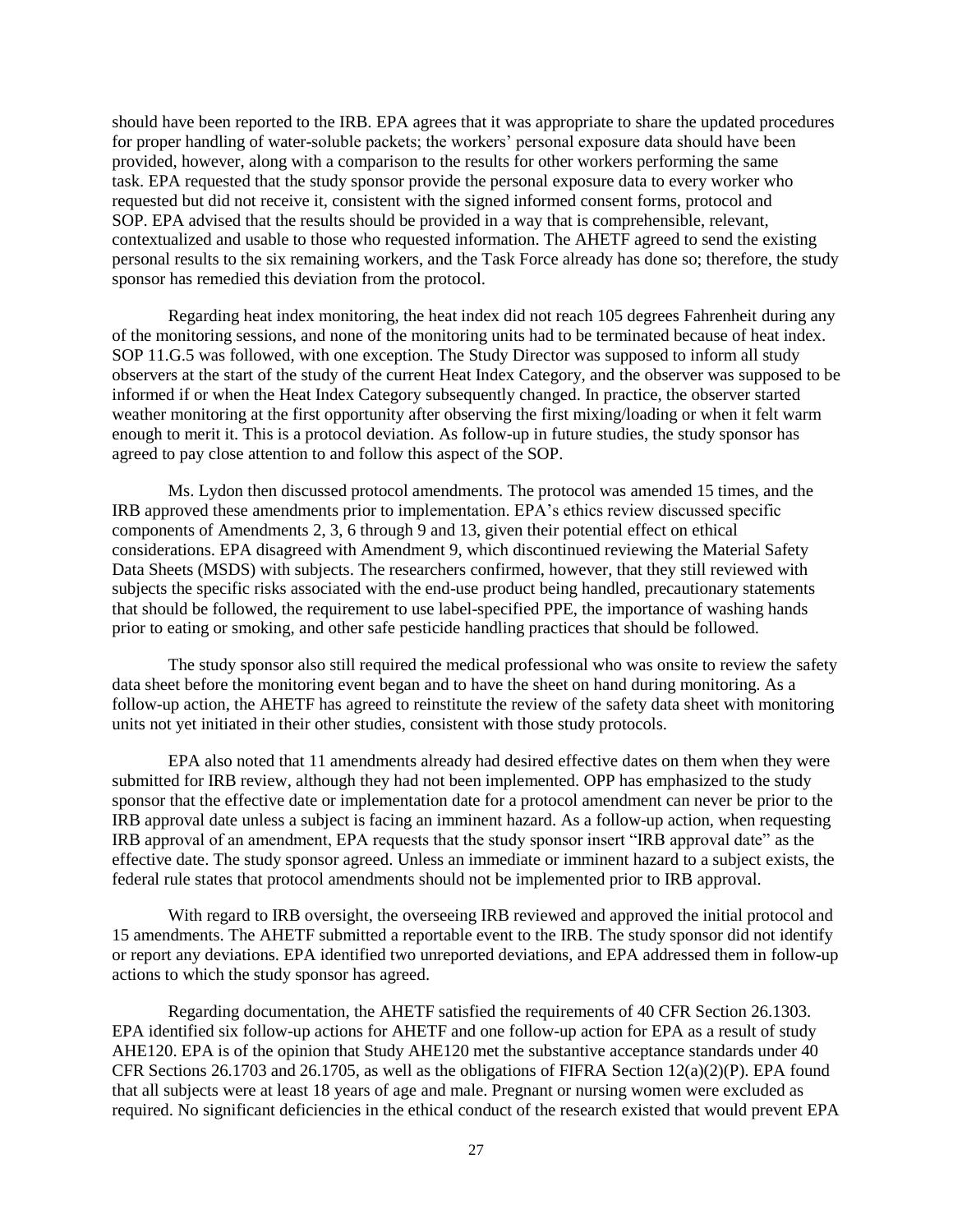reliance on the study. EPA identified follow-up actions for both the study sponsor and the Agency. The protocol was implemented as amended. EPA identified two unreported deviations, which are addressed in follow-up actions. The subjects were fully informed, and their consent was fully voluntary, without coercion or undue influence. Ms. Lydon concluded that the available information indicates that AHE120 was conducted in substantial compliance with Subparts K and L of 40 CFR Part 26.

#### Board Questions of Clarification—Ethics

Dr. Kyle Galbraith, HSRB member, asked whether the monitoring units whose monitoring was not completed were informed that their results were unavailable. Dr. Douglas Baugher, Study Director, stated that to the best of his recollection, if these individuals requested their results, they were informed that their results were unavailable and were provided with a description of best practices.

Dr. Dawson noted that exposure was five to 10 times higher for workers mixing/loading wettable powders than for workers using water-soluble packets. She asked whether EPA had informed workers or employers using wettable powders about the option of water-soluble packets after receiving the results of the two studies. Ms. Lydon responded that EPA did not plan such follow-up with workers or employers. Mr. Crowley added that some active ingredients might not be available in water-soluble packets. He speculated that the fact that a particular active ingredient is produced in water-soluble packets might be a result of an EPA determination that handling a particular chemical is particularly risky to workers' health. Dr. Dawson responded that employers might decide to select a particular active ingredient based on worker safety concerns, but she acknowledged that such an ethical consideration is beyond the Board's purview.

#### Public Comments

Mr. Downing indicated that no requests had been received by EPA in advance of the meeting to provide public comments. Dr. Dawson asked members of the public participating via teleconference to provide comments. Hearing no response, Dr. Dawson invited Dr. Ramos to present his scientific review.

### Board Discussion—Science

Dr. Ramos stated that in his opinion, AHE120, like AHE80, was well crafted, designed and conducted. Many of the points made in the scientific review of AHE80 also apply to AHE120.

Dr. Ramos read the following first science charge question to the Board into the record:

Was the research reported in the Agricultural Handler Exposure Task Force (AHETF) completed monograph report and associated field study report for AHE120 faithful to the design and objectives of the protocol?

Dr. Ramos responded that yes, the reported research for AH120 was faithful to the design and objectives of the protocol as amended and that the amendments were implemented throughout the course of the study.

Dr. Ramos read the following second science charge question to the Board into the record:

Did the research generate scientifically reliable data, useful for assessing the exposure of individuals who mix and load conventional pesticides formulated in water-soluble packets?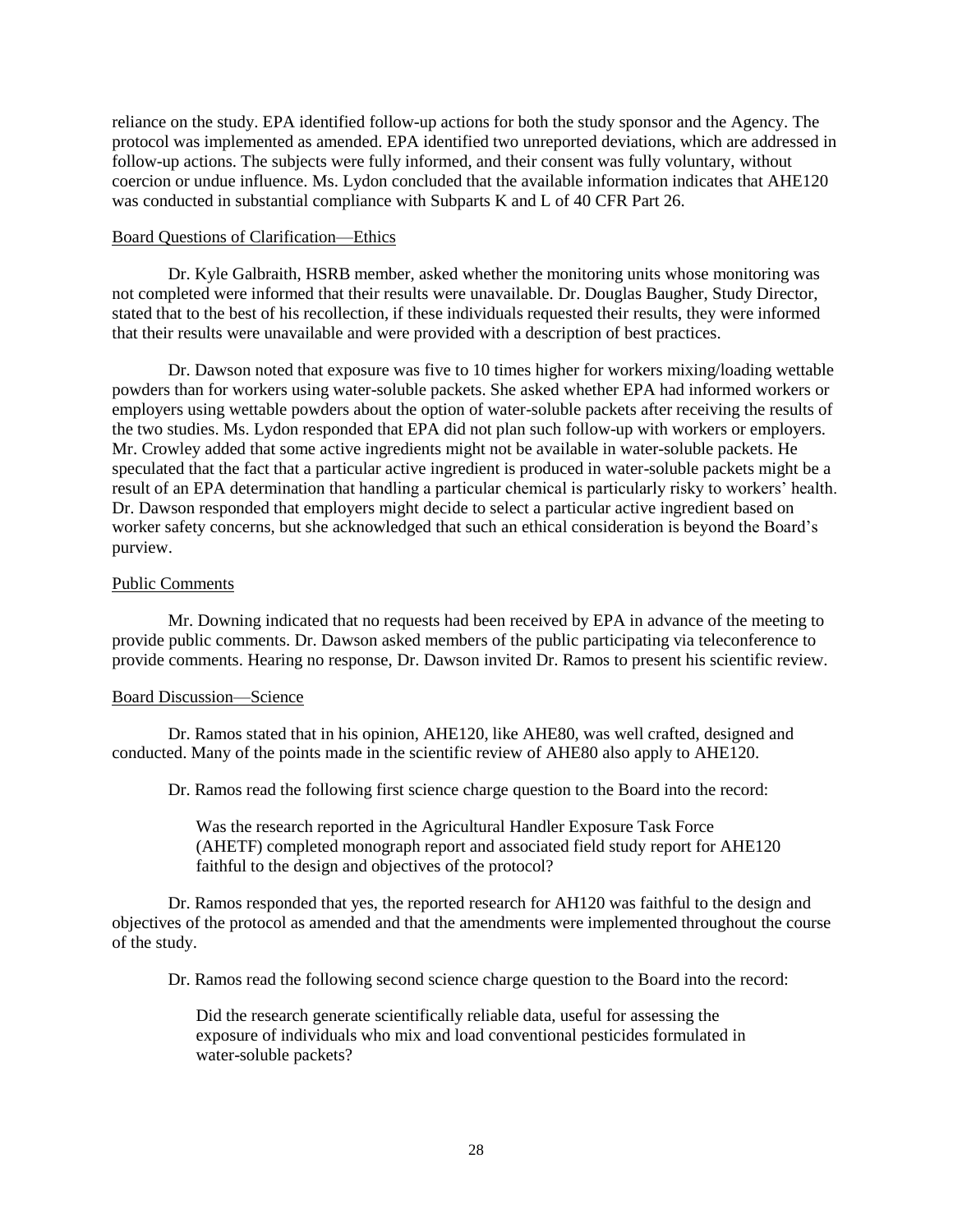Dr. Ramos responded that yes, the research generated scientifically reliable data, useful for assessing the exposure of individuals who mix and load conventional pesticides formulated in watersoluble packets, with similar limitations to those discussed during the previous day regarding AHE80 regarding the diversity of scenarios and uncertainty in exposure estimates.

Dr. Ramos noted that the completed reports did not address the issue raised during the HSRB's protocol review regarding calculating the time on task versus the total monitoring time.

Dr. Ramos also expressed concern regarding potential conflicts between using nonrandom and conventional statistical methods but deferred to Dr. Jun Zhu, HSRB member, on this issue.

Dr. Zhu presented her statistical review. She concurred with Dr. Ramos' responses to each of the two science charge questions. Regarding the relevance of the statistical methodology used given the nonrandom study design, Dr. Zhu stated that an analysis had been performed that compared treating the data independently with an analysis that accounted for a clustered sampling approach. This analysis had been thorough and adequate.

Dr. Gbur concurred with Dr. Zhu's assessment. He recognized that random sampling is preferable, but the realities of meeting recruitment goals must be acknowledged. Dr. Dawson noted that employers, rather than individual workers, had been reluctant to respond to invitations to participate in the study.

The participants discussed the time on task versus total monitoring time calculation. Dr. Maddalena noted that the monitoring data were normalized to the amount of active ingredient handled. Dr. Ramos expressed concern that the inherent variability of the measurements might have been affected by the time on task, especially when results were close to the detection limit. Mr. Crowley stated that EPA's review noted that the issue of time on task was not addressed explicitly in the research report. Field observations were made, however, that could be used to determine the time spent on different activities during monitoring. He added that the protocol requirement of monitoring worker exposure for at least 4 hours was removed to avoid monitoring results below the detection limit. The Board's original comment was made in the context of the 4-hour minimum sampling time. Additional requirements (e.g., minimum number of tank loads) were included that were more relevant to estimating exposure.

Dr. Dawson noted that in AHE120, establishing the proportionality of the data to AaiH was less difficult than for AHE80. Dr. Ramos replied that this was the reason he had cited only the limitations of limited diversity in scenarios and uncertainty in estimates of inhalation exposures, not failure to confirm proportionality of exposure with AaiH. Dr. Zhu concurred with Dr. Ramos, noting that the data in AHE120 were "better behaved" than those in AHE80. Dr. Dawson commented that perhaps the exposures' being lower and less variable was due to the effectiveness of water-soluble packets as an engineering control.

Dr. Ramos read the following proposed responses to the two science charge questions into the record:

- The research reported was faithful to the design and objectives of the revised protocol as amended.
- The study generated scientifically reliable data that may be useful for assessing exposures of individuals who mix and load conventional pesticides formulated in water-soluble packets, subject to limitations as noted in the report.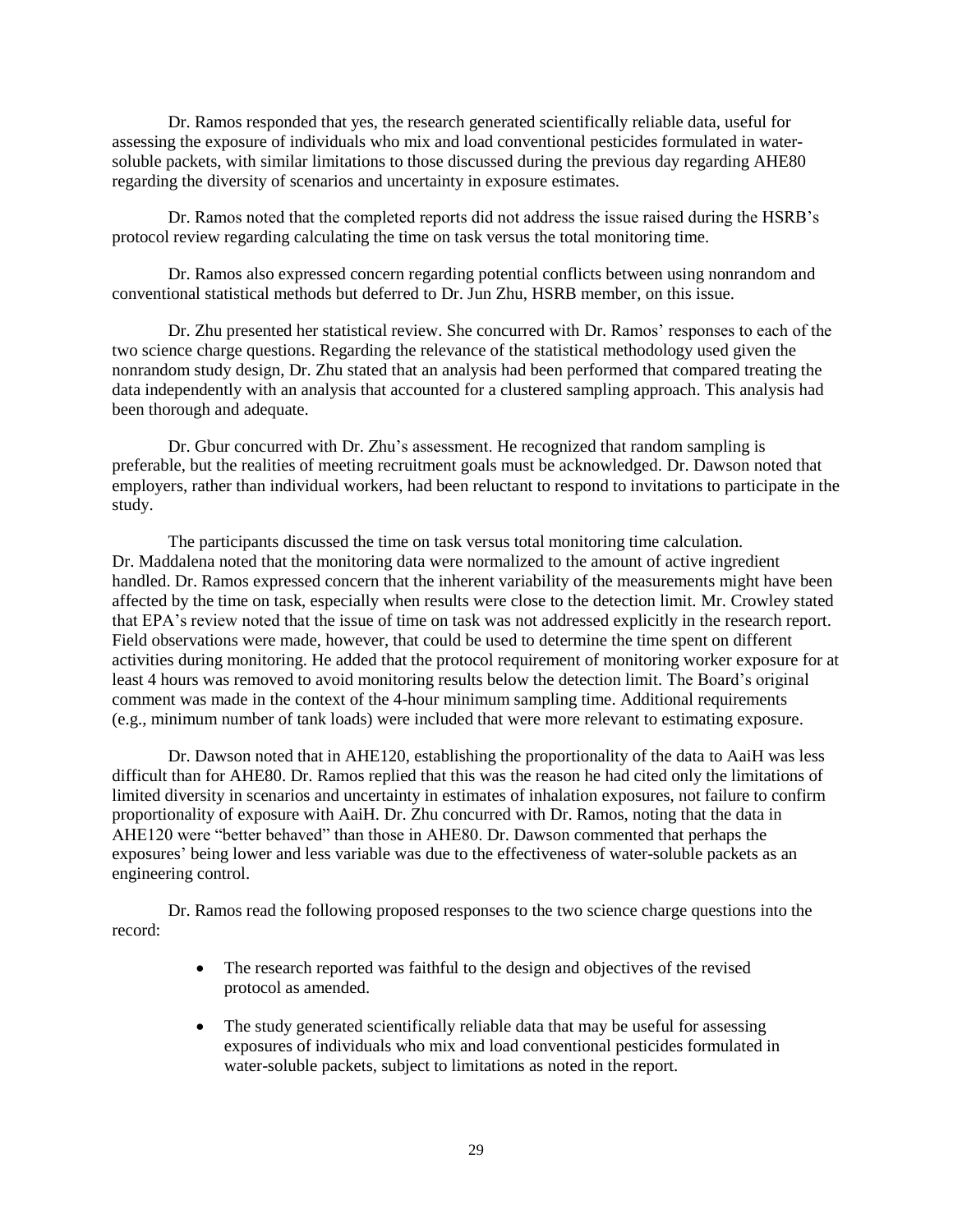Dr. Ramos specified that the limitations refer to diversity of scenarios and the uncertainty of estimates for inhalation exposure. The Board members agreed unanimously to the responses.

### Board Discussion—Ethics

Dr. Galbraith read the following ethics charge question into the record:

Does the available information support a determination that the research was conducted in substantial compliance with 40 CFR Part 26, Subparts K and L?

Dr. Galbraith stated that the protocol was discussed in 2010 by the HSRB and approved by an IRB in 2010. At the time of review, the IRB was fully accredited. Protocol amendments were reviewed, and they were not implemented in the study until approved by the IRB. The consent was translated into Spanish. The greatest risk to participants was heat-related illness. A stopping procedure for heat-related illness was in place, but no heat risk was observed. All participants received training. One event was reported, which was reviewed by the IRB. Minors and lactating women were excluded from the study. A pregnancy test protocol was developed, but no women enrolled in the study.

In drafting his review, Dr. Galbraith had three minor concerns, but these were addressed by information provided during the previous day's meeting. The concerns were the following: (1) Only males participated in the study; (2) Only 16 of the 25 monitoring units' results were included in the analysis; and (3) Nonconforming monitoring units whose data were excluded and who requested their results did not receive them. Regarding the first concern, exclusion of females was not intentional, but few females are involved in the scenario. Regarding the second concern, Dr. Galbraith was more comfortable with the exclusion and its acknowledgment by the Task Force. Regarding the third concern, the Task Force is in the process of notifying the relevant monitoring units that their results are not available.

Dr. Galbraith read the following proposed response to the ethics charge question into the record:

The available information support a determination that the research was conducted in substantial compliance with 40 CFR Part 26, Subparts K and L. The Board members agreed unanimously to the response.

### **Adjournment**

l

Mr. Downing announced that the next HSRB meeting is scheduled for August 25, 2016, to finalize the Board's report from this meeting*.* This meeting will be held virtually. An additional meeting of the HSRB, which will be virtual as well, is scheduled for October 18–20, 2016. An additional day, October 18, was added because additional items need to be included on the agenda. Mr. Downing asked Board members to contact him if they are unable to attend on October 18. The October meeting likely will be scheduled during the afternoons of the 3 days, but notification of the final schedule will be posted on the HSRB website<sup>3</sup> and published in the *Federal Register*.

Mr. Downing commented that the virtual meetings were proceeding increasingly smoothly as the Board members become more accustomed to the format.

<sup>&</sup>lt;sup>3</sup> The HSRB website is available at [www.epa.gov/osa/human-studies-review-board.](http://www.epa.gov/osa/human-studies-review-board)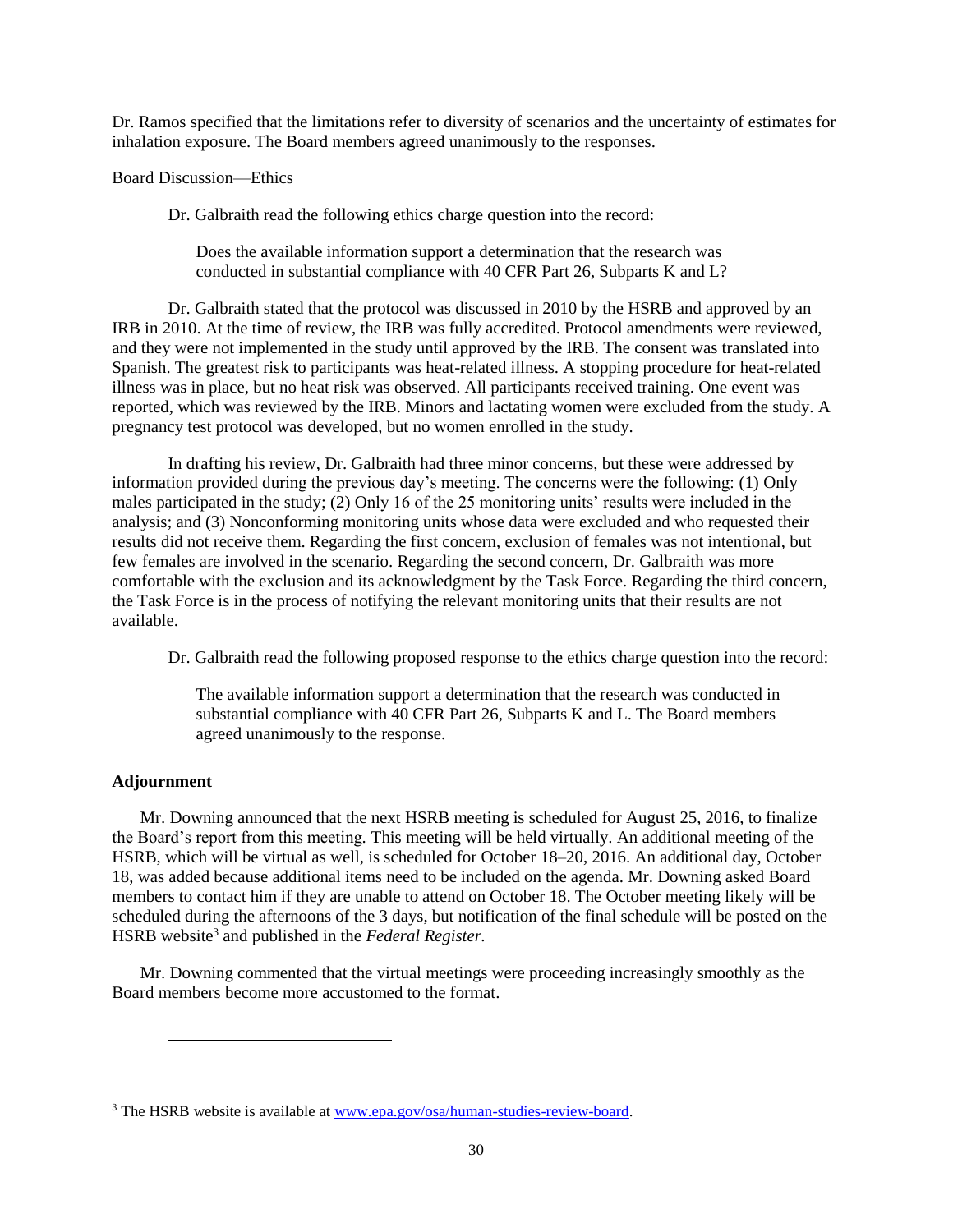Dr. Dawson requested that Board members who have updates to their written comments on the studies discussed in this meeting submit them to her via email by July 20 to ensure that the Board's final report accurately reflects its deliberations.

Mr. Downing adjourned the meeting at 4:02 p.m. EDT.

Respectfully submitted:

Jim Downing Designated Federal Officer Human Studies Review Board United States Environmental Protection Agency

Certified to be true by:

Liza Dawson, Ph.D. Chair Human Studies Review Board United States Environmental Protection Agency

**NOTE AND DISCLAIMER:** The minutes of this public meeting reflect diverse ideas and suggestions offered by Board members during the course of deliberations within the meeting. Such ideas, suggestions and deliberations do not necessarily reflect definitive consensus advice from the Board members. The reader is cautioned to not rely on the minutes to represent final, approved, consensus advice and recommendations offered to the Agency. Such advice and recommendations may be found in the final report prepared and transmitted to the EPA Science Advisor following the public meeting.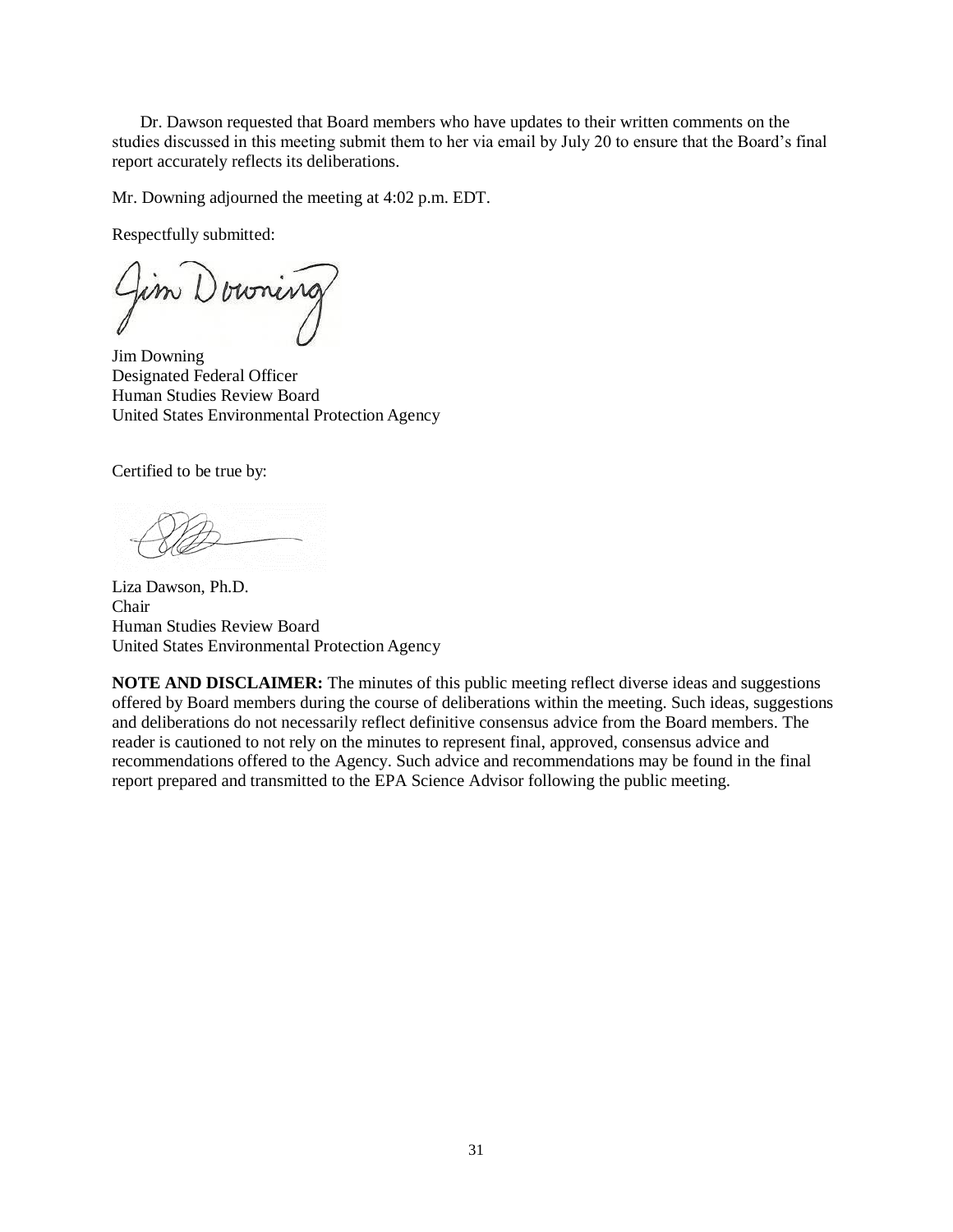## **Attachment A**

## **EPA HUMAN STUDIES REVIEW BOARD MEMBERS**

### **Chair**

Liza Dawson, Ph.D. Research Ethics Team Leader Division of AIDS National Institute of Allergy and Infectious Diseases National Institutes of Health Bethesda, MD

## **Vice Chair**

Edward Gbur, Jr., Ph.D. Professor of Statistics Director, Agricultural Statistics Laboratory University of Arkansas Fayetteville, AR

# **Members**

Gary L. Chadwick, Pharm.D., M.P.H., C.I.P. Senior Consultant HRP Consulting Group, Inc. Fairport, NY

George C. J. Fernandez, Ph.D. Statistical Training Specialist SAS Institute Sparks, NV

Kyle L. Galbraith, Ph.D. Research Integrity Officer University of Illinois at Urbana-Champaign Office of the Vice Chancellor for Research Champaign, Illinois

Jewell H. Halanych, M.D., M.Sc. Assistant Professor Internal Medicine Residency Program Montgomery Regional Campus The University of Alabama at Birmingham Birmingham, AL